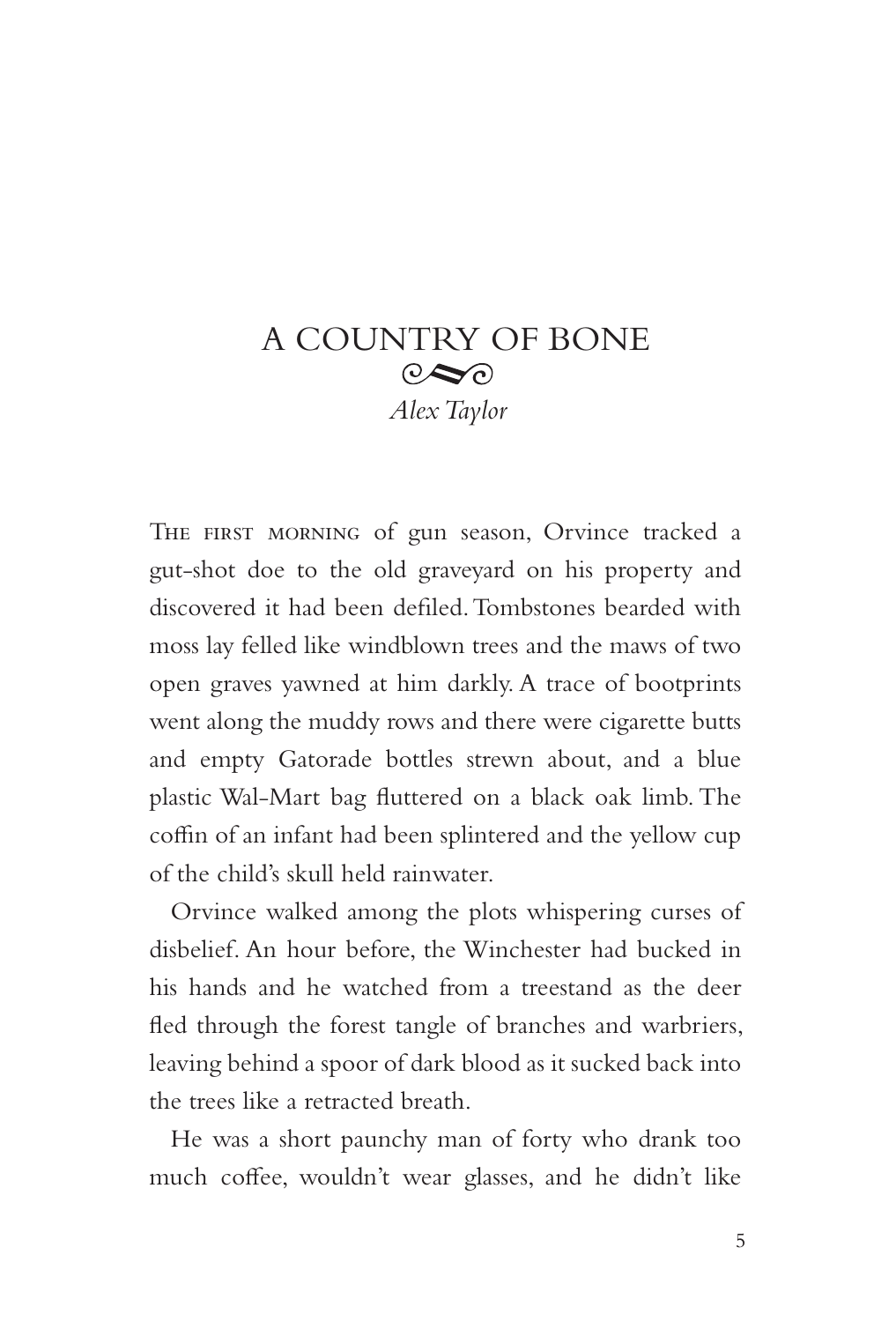walking. But he followed the blood sign, squinting at the divot of hooves in the black soil, grunting his way to the graveyard until it appeared out of the murk. Now he stood in the cemetery, at a loss.

His breath clouded. The morning was dim and only a frayed light fingered down through the cage of blighted elm trees surrounding the tombstones.

Dogs, he thought at first. It has to be dogs. Then he saw the boot tracks and the chewed Marlboro filters and knew that it was not dogs.

He tromped about the grounds touching headstones. His face had the aghast stare of someone who'd come upon a scene of roadside violence.

The cemetery had grown weedy from disuse. Some of his ancestors were buried here, but the bodies this soil kept had gone to dust and erratic bone a generation before, and now the access road was an impassable gulley barred by maples thirty years thick. There was no trail that could lead a vehicle here, only a footpath through the ferny undergrowth. Beyond this was the fact that this wasn't a burial ground for the rich. No one went into this earth with ringy fingers and jeweled brooches, so there seemed no purpose to such vandalism other than dumb chaos.

Orvince's nose ran and he sneezed. The sound sent something running off through the underbrush. The doe. He watched its white tail flash and then there was nothing but grim daylight and absence.

"Go on then," Orvince sneered, waving a pink chapped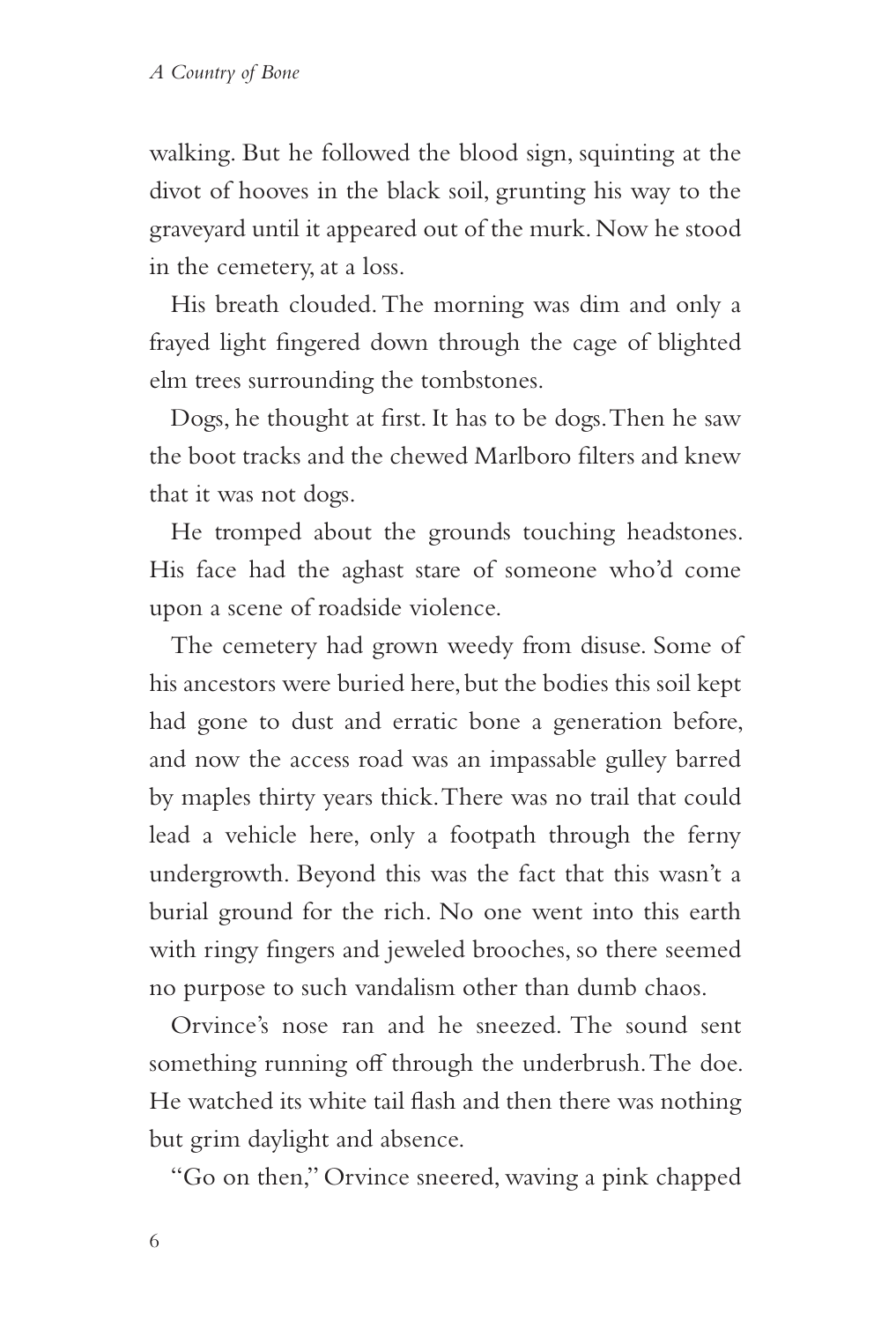hand. "To hell with you."

He wasn't the kind of man to waste good meat, and he knew the deer would run only a short distance farther before it lay down in a bower of bare honeysuckle to die, but the sight of newly robbed graves had shaken him. He shouldered his rifle and walked back through the cemetery, heading home, leaving the deer for the buzzards and coyotes. Or whatever else lurked in these woods.

Orvince's wife, Corine, a thin papery woman, stood at the sink washing breakfast dishes when he came in. She didn't stop when the storm screen latched behind him. Orvince stood watching her, the reflection of her face caught in the still dark window glass, her lips squared and clamped. A black thread of hair stuck to her damp forehead. Her white throat curved down like a drinking swan.

"No luck?" she asked. Her breath blossomed on the cold pane.

Orvince unshouldered the rifle and sat at the table, laying the gun across his lap, the polished walnut stock smooth under his fingers.

"I believe we'd better call the sheriff," he said.

Corine turned to him, wiping her hands over her blouse. "The sheriff? What for?"

Orvince clicked a thumbnail against the rifle barrel. "Somebody's been messing with the graves up there at the old cemetery."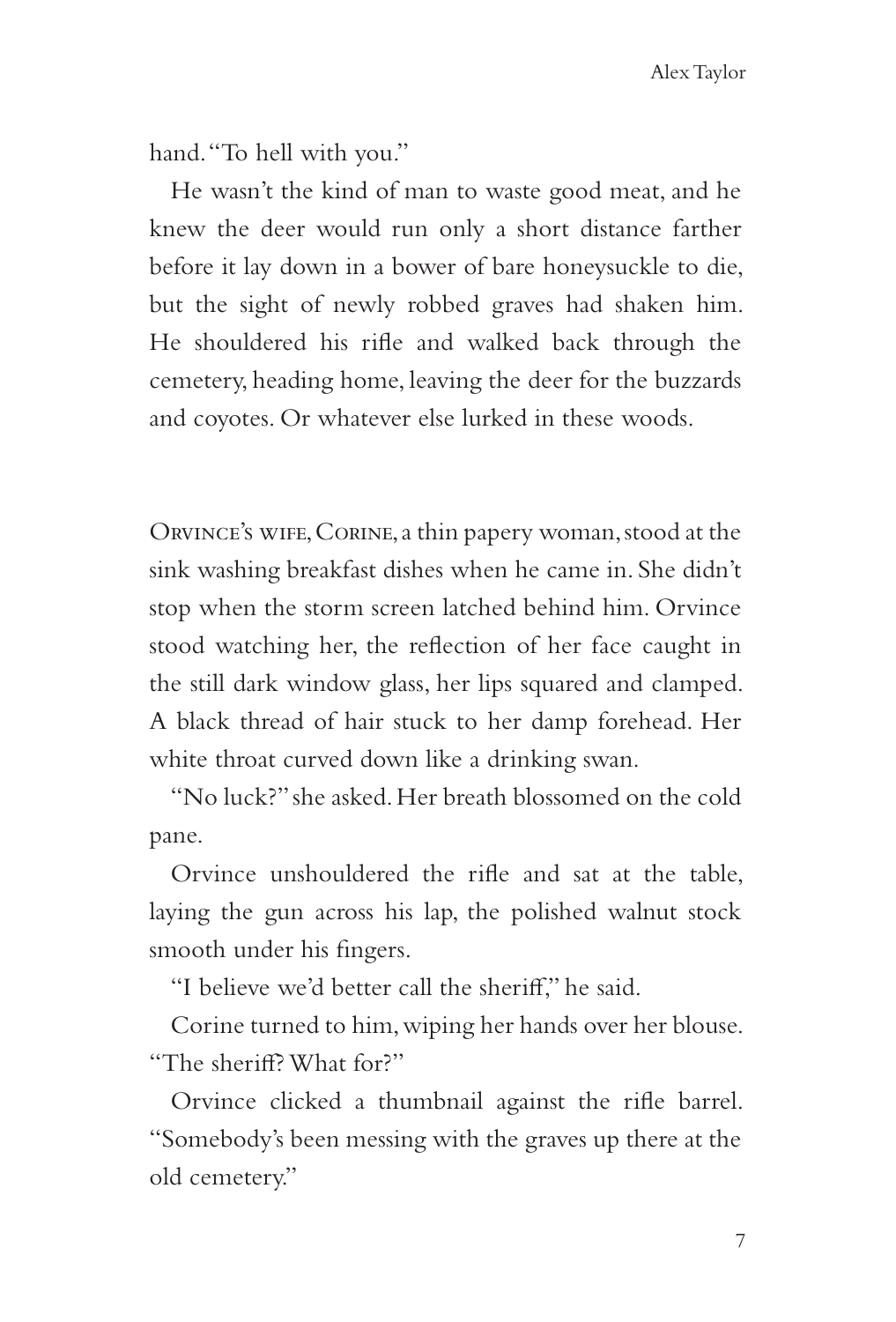She sat at the table with him. Her eyes were a bright clean blue. They seemed at odds with her thick tar-colored hair and were cause for a certain amount of gossip. Even to Orvince, who'd been her husband for a half decade, she seemed a woman of indefinite origin, as though she were the result of a spell so crafty and complex that any attempt to understand her would end only in speculation.

"Messing with the graves," she said. "What does that mean?"

"It means what I said." Orvince leaned his elbows on the table and sighed. "Somebody has gone up there with a shovel and dug out two of the plots."

"Dug them out?"

"That's right. There's bones and old pieces of casket thrown everywhere. Almost like a pack of dogs come in and just rummaged through the place."

Corine folded her hands neatly on the table. Her fingers were pruney, the red polish on the nails beginning to chip away. "Maybe it was," she said, nodding slow. "Dogs."

"Shit no, it weren't dogs. There's enough footprints and cigarette butts lying around to tell me that." Orvince craned his head and looked behind him at the beige telephone hanging on the wall. Then he put his eyes on her again. "You better call the sheriff," he said.

Corine brushed the hair behind her ears. She scowled, making her face hard and lined like a piece of weatherboard. Though she was three years his junior, Orvince often saw her as older, her face grained and stiff in certain lighting,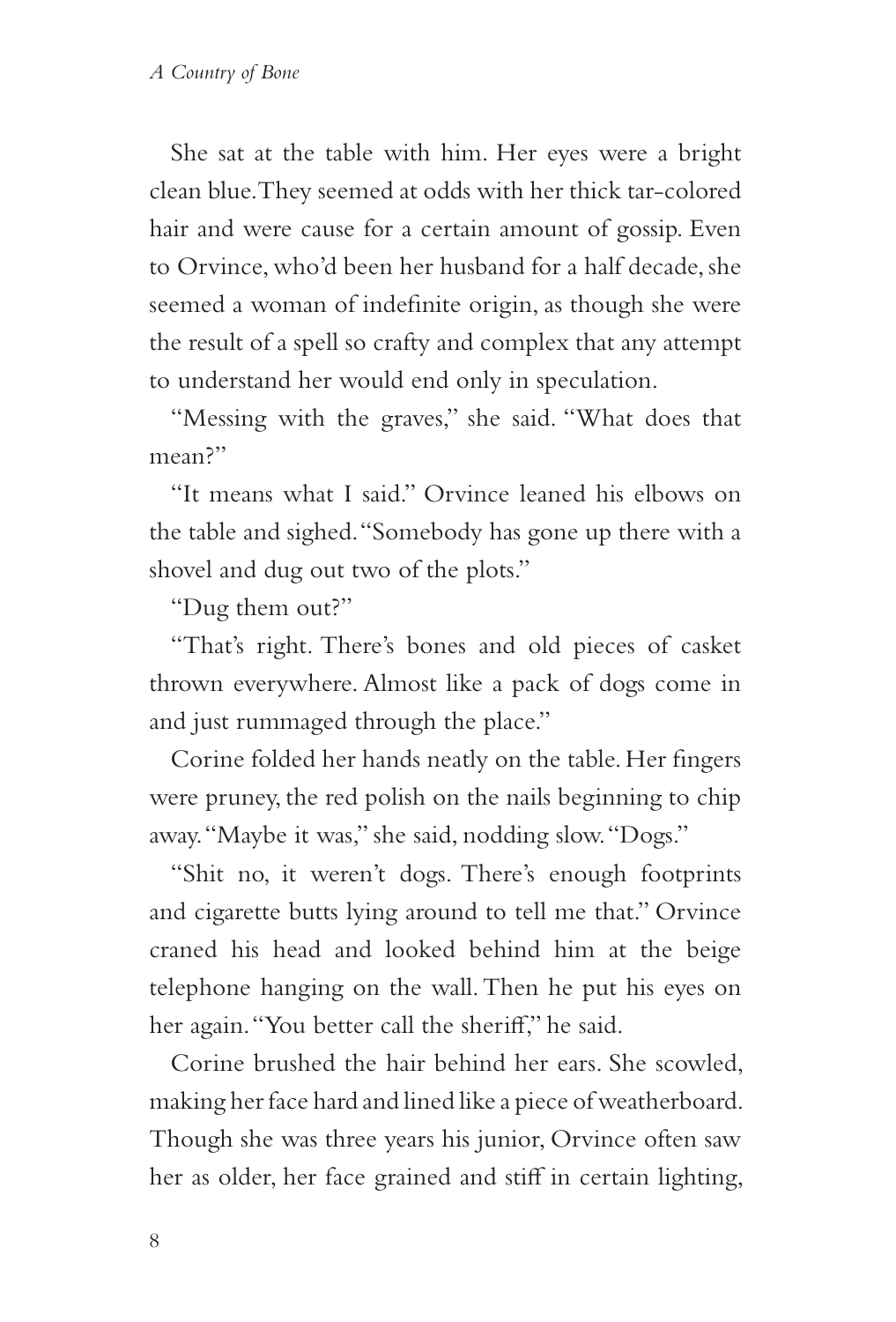and he knew she forced the high girlish lilt she spoke with. Her real voice was stout and broad. He'd tried to turn her toward womanly interests, but the bathroom was cluttered with his gifts of perfumes and lotions that she wouldn't use. She hardly wore makeup and went barefoot a good portion of the year. Nights when he came home from pulling third shift at the Premium Allied Tool factory, Orvince often found her watching television, her feet propped on the coffee table, strings of grass clinging to her scuffed heels, mud squashed between her toes. Even in winter, she went to the mailbox unshod, her wet socks smacking the kitchen linoleum when she came back inside with an armload of envelopes and catalogues. She did things like that and Orvince was reminded of the slouching house out in the mudsticks where she lived before their marriage, its windows paned with white Hefty bags, a beech sapling growing up through a hole in the porch boards.

"Are you gonna call him?" Orvince asked, looking at her.

Her frown deepened. "I don't see why we have to bring the law into this."

Orvince ran a finger under the collar of his hunting jacket. "Why the hell wouldn't we bring the law into this?"

A long silence unwound from Corine. She stared across the table at him, the light from the ceiling lamp washing into the pale flume of her cleavage. Her eyes glinted fragile and hot as newly blown glass.

"I just can't think of who'd do something like that,"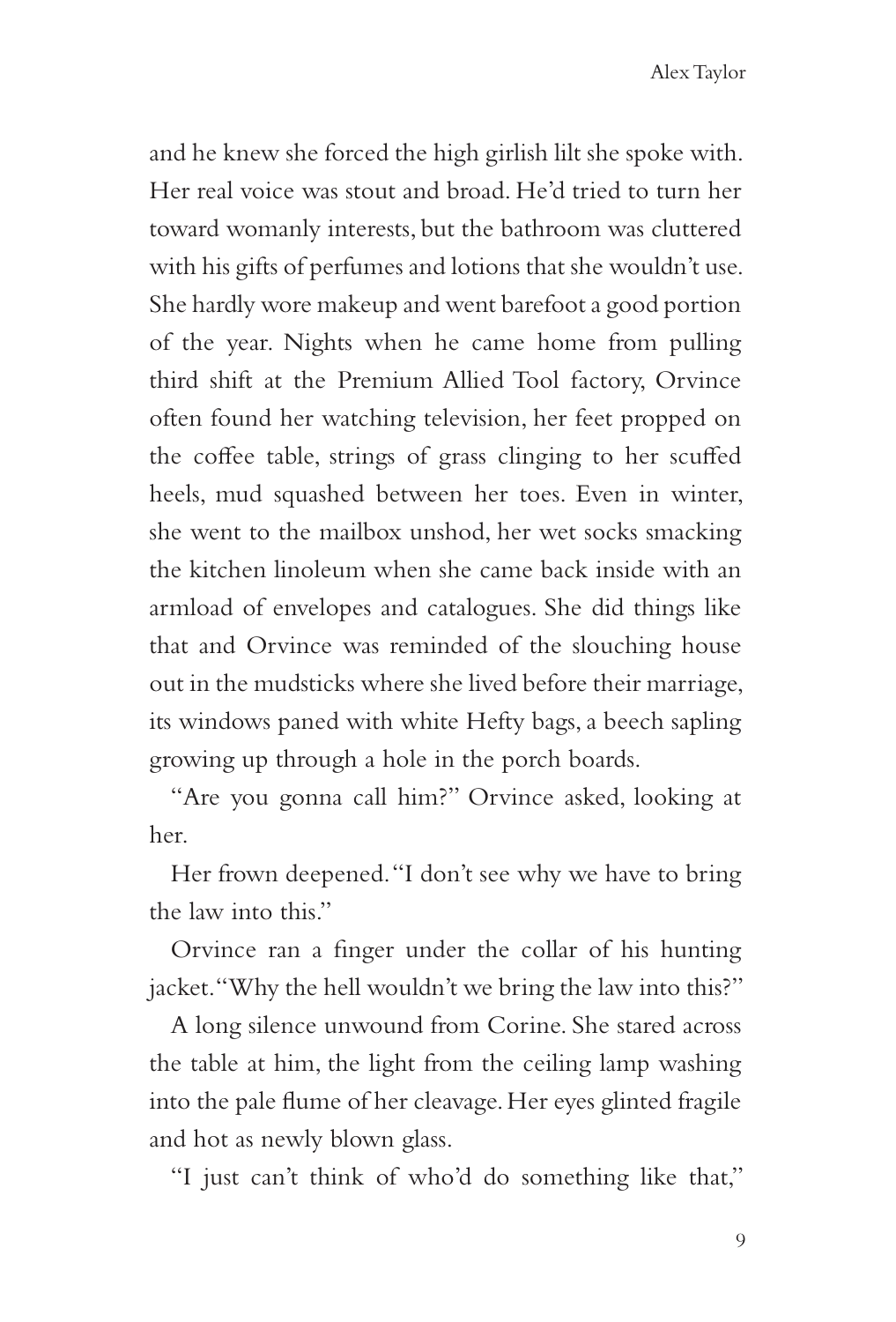Orvince said, shaking his head.

Corine smirked. "You don't know anything about the kind of trouble that's alive in the world, do you?"

Orvince thumped the rifle barrel in his lap. The metal made a dull hollow ping.

"One thing I know," he said, "is that your mouth is getting smarter all the time."

He rose quickly from the table, propped the gun against his chair, and picked up the phone. All through the dialing and the talking, he felt Corine watching him, but when he finished the call and turned to face her, she was busy with the dishes again, scrubbing them dry with a sleeve torn from one of his old work shirts—she wouldn't use the embroidered dish towels he'd bought—and stacking the plates in delicate columns on the cabinet top, her chipped nails ringing against the cold porcelain. Her calves were rough and stubbled where they descended from the hem of her skirt. He wondered about the world's trouble and thought maybe he didn't know anything about it at all, the way she said he didn't. And he saw Corine's calves, firm and unshaved, and he wondered what kind of trouble she knew about, and whether or not she'd started any of it, or only had it come to her.

THE COUNTY SHERIFF was a bony gaunt man named Elvis. Walking along the cemetery rows with Orvince, he talked and pointed at things in the dirt, his crisp khaki uniform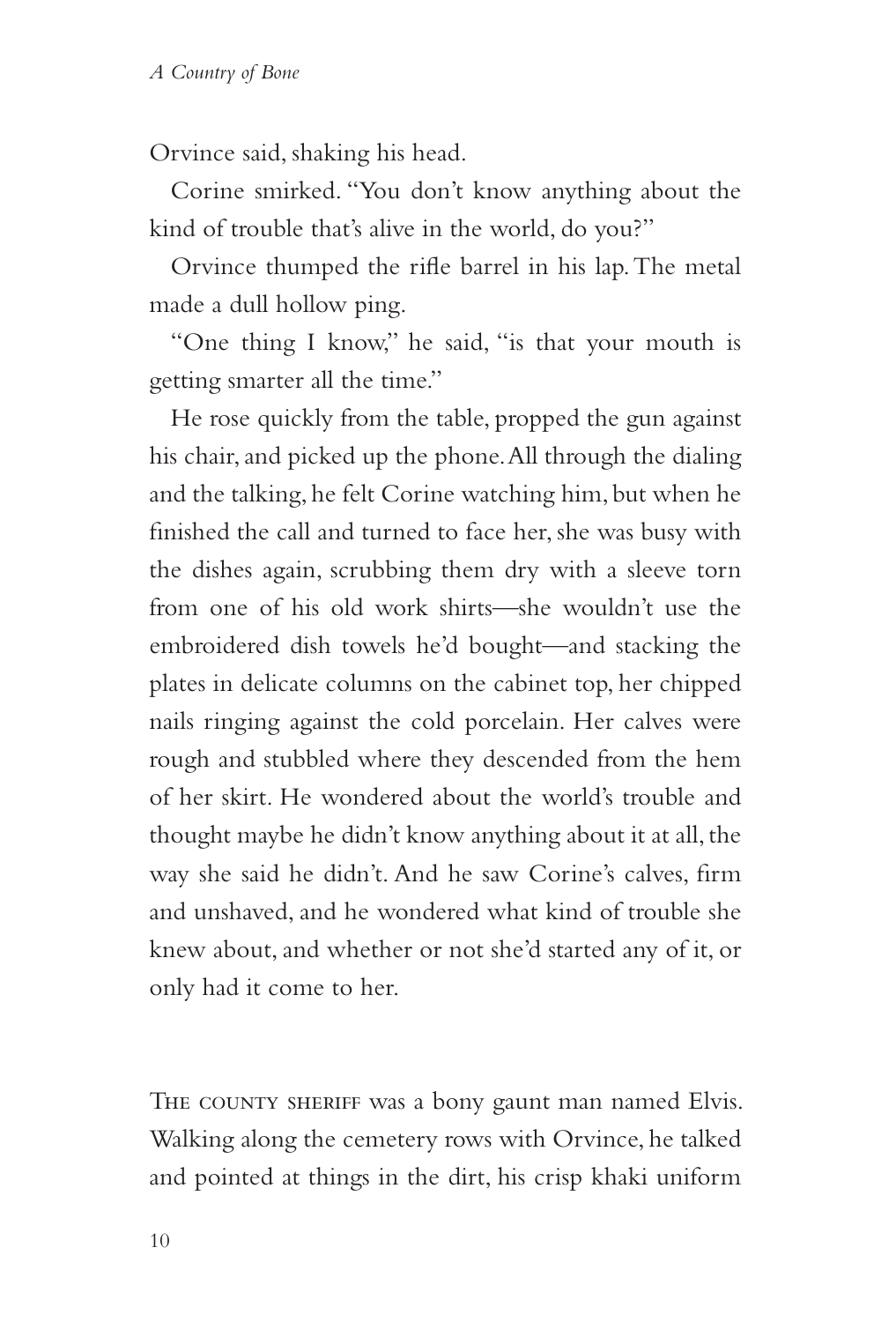rattling like grocer's paper.

"Orvince," he said. They'd stopped beside one of the open graves and were both staring down into the ruptured soil. "Are you the one married Gene Ratlier's daughter, Corine?"

Orvince looked at the man. His eyes squinted, as if some indecipherable problem gnawed at him. For him, the years of marriage had been a struggle to keep Corine from her father, to draw a stiff line in the gritty earth the crazed old bastard wouldn't cross. Old Gene, that ragged specter, his toothless mouth gaping black and blowing hot oniony breath, his red face like something wadded up and thrown down—Orvince couldn't abide his cornpone attitudes, the way he hitched rides into town wearing dirty slacks and smelling of nine-day beans, and he tried to convince Corine she should think the same. He'd had some success. Corine rarely drove out to old Gene's place anymore. Aside from the Christmas card Gene sent a month late every January, Orvince only thought of him when he was reminded of the way they were bound together.

"Yeah." Orvince spat and wiped his mouth. "That's me. I married Corine."

Elvis nodded quickly. He pinched a cigarette from his breast pocket and lit it. "Gene is a pistol," he said, smoke flaring from his mouth. "Used to keep two or three goats in the kitchen. Had a feeding trough for them under the sink. No surprise those boys he raised are wild as deer."

This was true, though Orvince had tried long and hard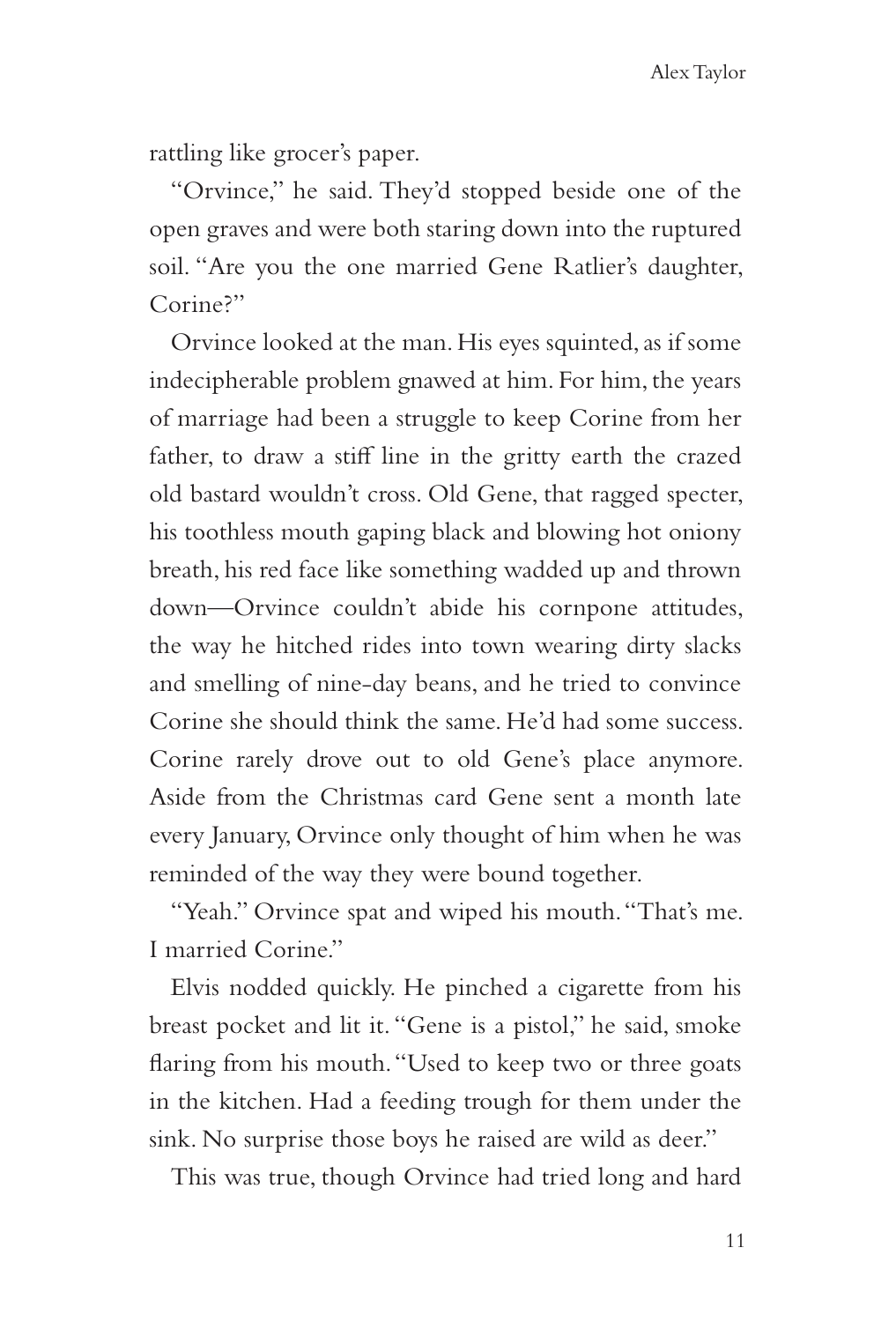to forget it. Corine's family, that brood of squatters and dope fiends, were country famous for their shiftless ways, and whenever something vaguely criminal occurred—be it a stolen tiller or a knife-slashed set of tires—their names came up.

"Do you ever get out there?" Elvis asked. He spoke with the cigarette stuck in the corner of his mouth.

"Out where?"

"To Gene's"

"Why in the hell would I do that?"

Elvis plucked the cigarette from his lips. "He is your father-in-law," he said.

Orvince remained silent. He stared at Elvis until he dropped his cigarette in the mud and shrugged.

"Anyway, it's none of my business," Elvis said, "but you might ought to drive out to Gene's sometime. I'd say it's changed a good bit since you saw it."

Orvince looked off through the woods where they blurred, the trees merging into a blank haze of shadow. He didn't want to think about Gene's place, but the memory of the old man came slinking out of the gray forest deeps and he saw again the slouching house beneath a cluster of topped maples, Corine's brothers, wormy men scattered in the yard, lazing on upended propane tanks or paint buckets while they spumed their talk, their forms as bent and tangled as the aftermath of bad weather.

"Gene claims he's taken religion." Elvis sighed and lit another cigarette. "Got crosses nailed to every inch of the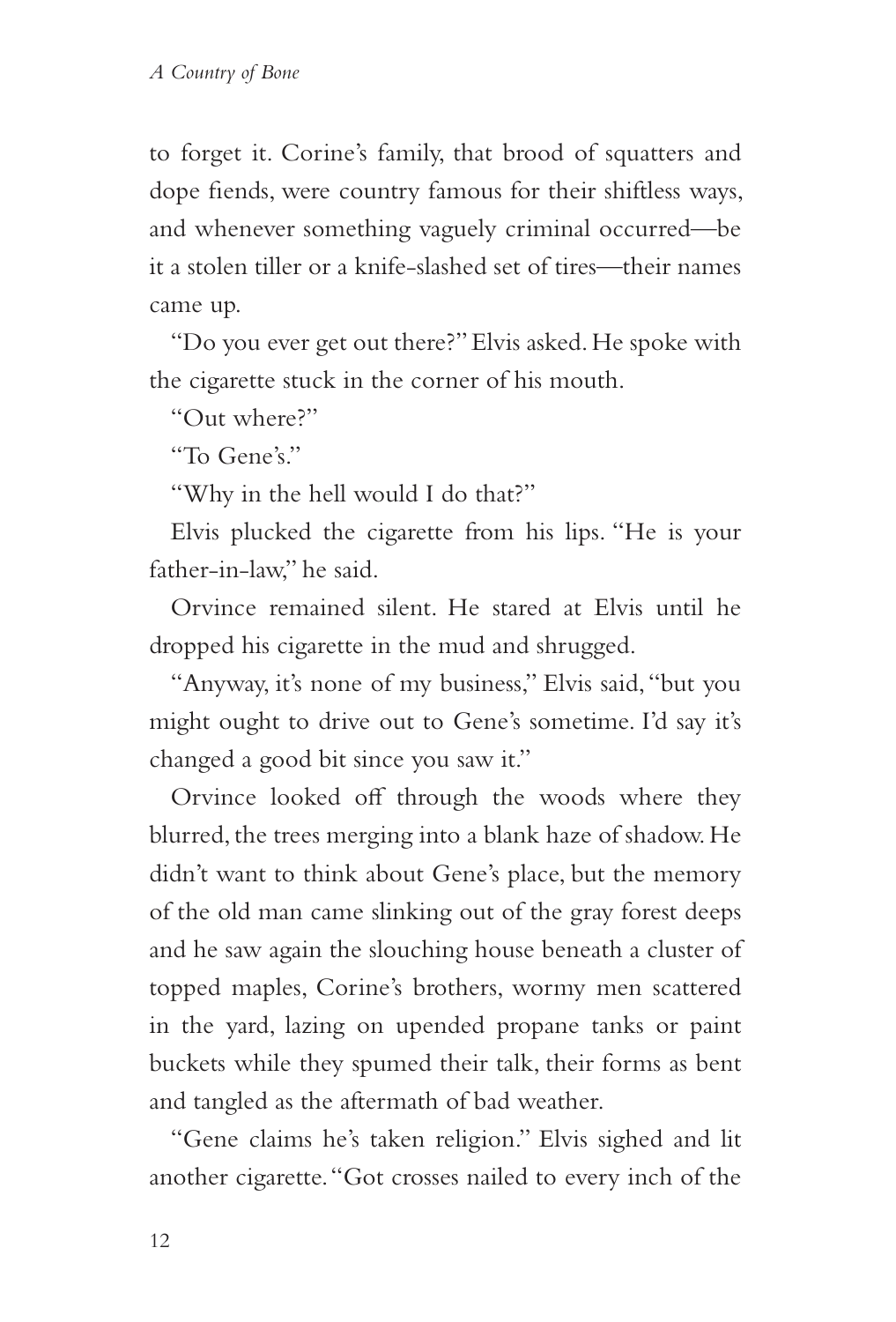house and even on some of the trees. You drive out there and you'll see. Looks like a revival has just set up shop and aims to stay."

Orvince toed the mud and moss. "Religion," he grunted. "Sounds like whatever Gene's got it ain't keeping you from having to answer calls out there. Since you're so familiar with how the place looks."

The sheriff thumped the ash from his cigarette and sighed again. "That's the truth," he said. "I guess those boys ain't quite heard the gospel call just yet." He chuckled and paced out among the headstones, smoke wafting thin and gauzy around his brown hands hitched in his gun belt. "Anyway," he said, "I got to get on back to the courthouse."

"The courthouse? Ain't you going to do nothing about any of this?" Orvince nodded at the ruined graves.

"Oh, yeah. I'll write a report." The sheriff peeled a thread of cockleburs from his pants cuff and pinched the seeds between his fingers. "Wouldn't worry about it too much if I was you. It's probably just a bunch of drunk teenagers that done it."

"Drunk teenagers? Goddammit, just look at what all's been done out here." Orvince's face shook. "Somebody has been stealing bodies."

The sheriff ran his tongue over his bottom lip. His eyes were still and vacant. "Somebody stealing bodies," he said. "In that case, I guess I'll have to get a forensics team out here with their tweezers. See if we can yank some pubes out of the mud and get a DNA sample. We'll just have to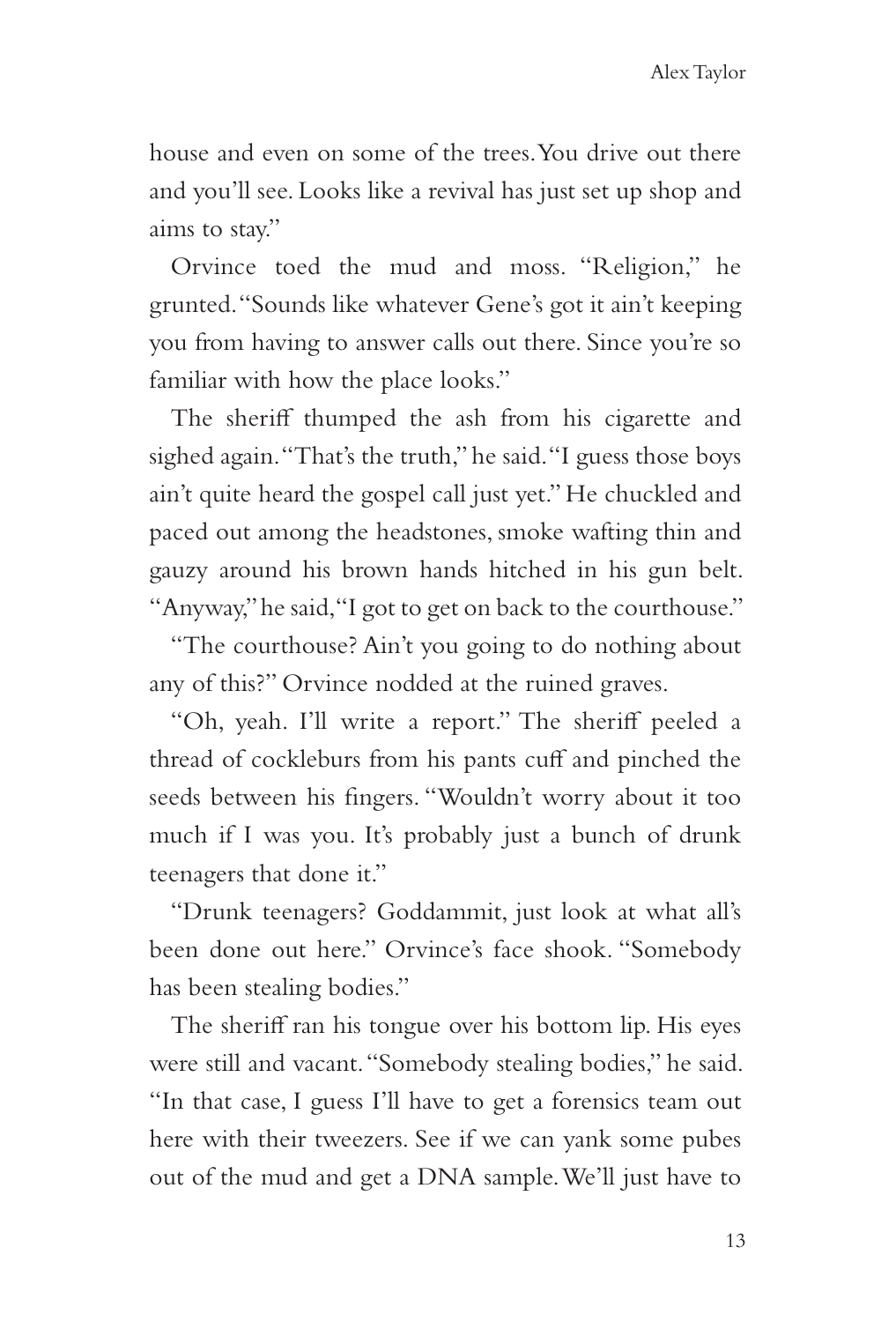launch a complex and all-out investigation, won't we?" He chuckled again.

"It ain't funny," Orvince said.

The sheriff wiped his mouth. He looked at the graves that had been spilled.

"No," he said. "I guess it really ain't." He looked back at Orvince. "But I can guarantee you that there's a whole shit heap worse than this going on that you don't even want to know about."

Orvince sulked, staring at the ground. His eyes wandered over the clabbered mud and over the graves, the headstones standing mossed and sentinel-like, and the bracket of trees that held it all in. He could imagine no worse trouble. No backroom murder or highway rape could be this terrible. At the back of every common violence stood brute reason. But the dead wrestled from their soil, the ghosts disturbed—what logic was there to explain such?

"Maybe you should run out to Gene's, ask him about all of this," he said, suddenly.

Elvis stared at him. "Why would I need to ask Gene anything about this?"

"The man is strange." Orvince flung his hands out and they flashed white like flushed birds. "I don't think he's above doing something like this. When me and Corine were dating, he'd come snooping around my house at all hours, peeking in the windows, tapping on the door."

Elvis wiped his face slowly, his palm scraping at the dark scabbed razor cut on his chin. "You know him better than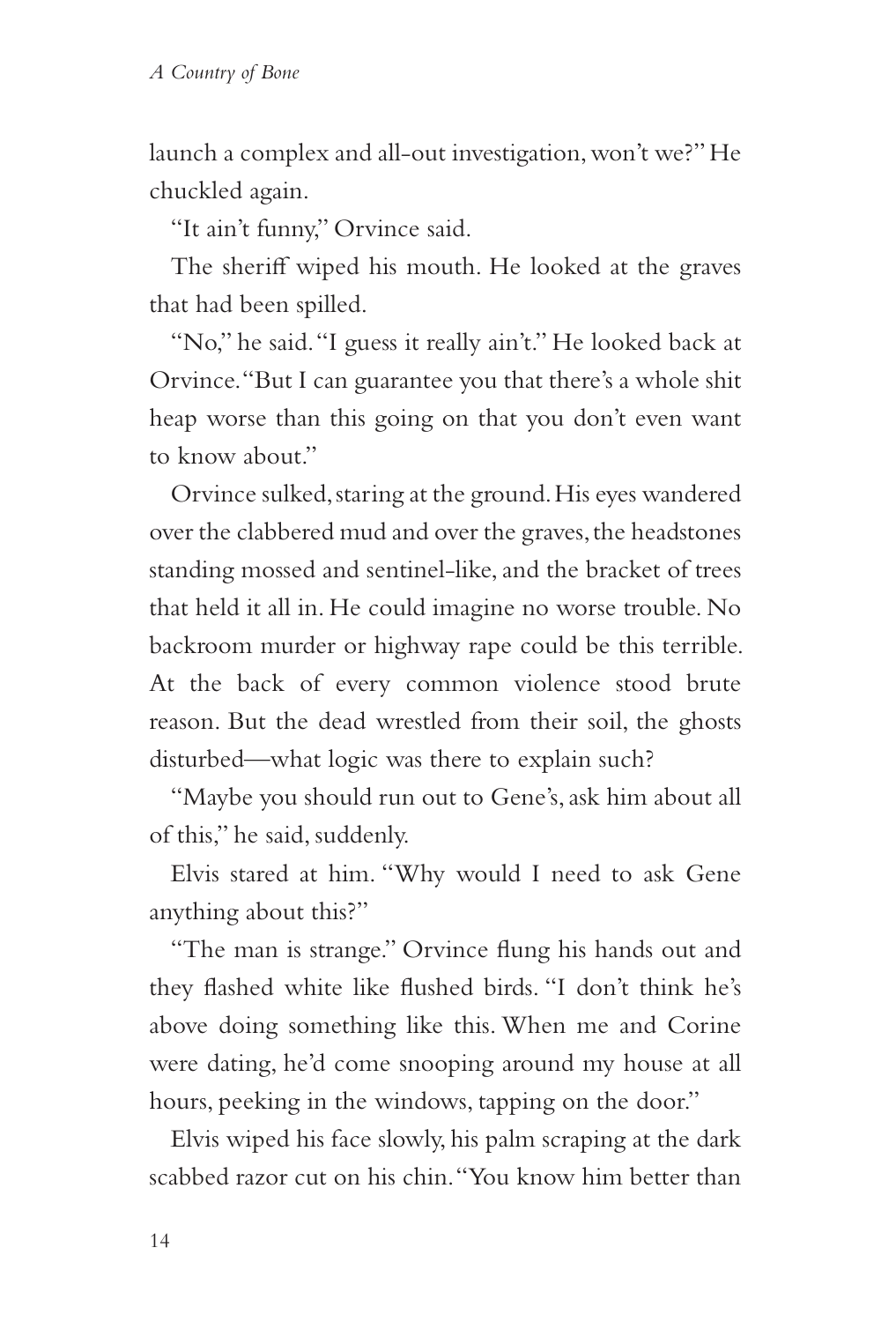I do," he said. "Best thing I think is for none of us to lose any sleep over any of it. Old places like this, there's really no telling what gets in here and roams around. Coons. Dogs and coyotes. What's more, there's really nobody left to care what happens to these old bones. These people buried out here are past even being memories." The sheriff swung his hand through the air and sighed. "I'll write my report and ask around, but there's really not much I can do at this point."

Orvince's eyes flared. "At what point would you be able to do something?" he asked.

The sheriff scratched at the razor burn under his chin. "Hard to say really." He looked at his fingers and then back at Orvince. "You'd pretty much have to catch them in the act"

"In the act?"

The sheriff nodded. "Unless you see somebody out here with a shovel it's not something I can help." He lit another cigarette and raked the lichen from the top of a gravestone. "But like I said, it ain't nothing to lose any sleep over."

Orvince shook his head. "Oh, no," he said. "I plan on sleeping like the dead."

CORINE WATCHED TELEVISION while he built himself a sandwich to take to work. He hated pulling third shift, hated eating cold ham at three am, hated the way his mind reared static and blank from the strange hours his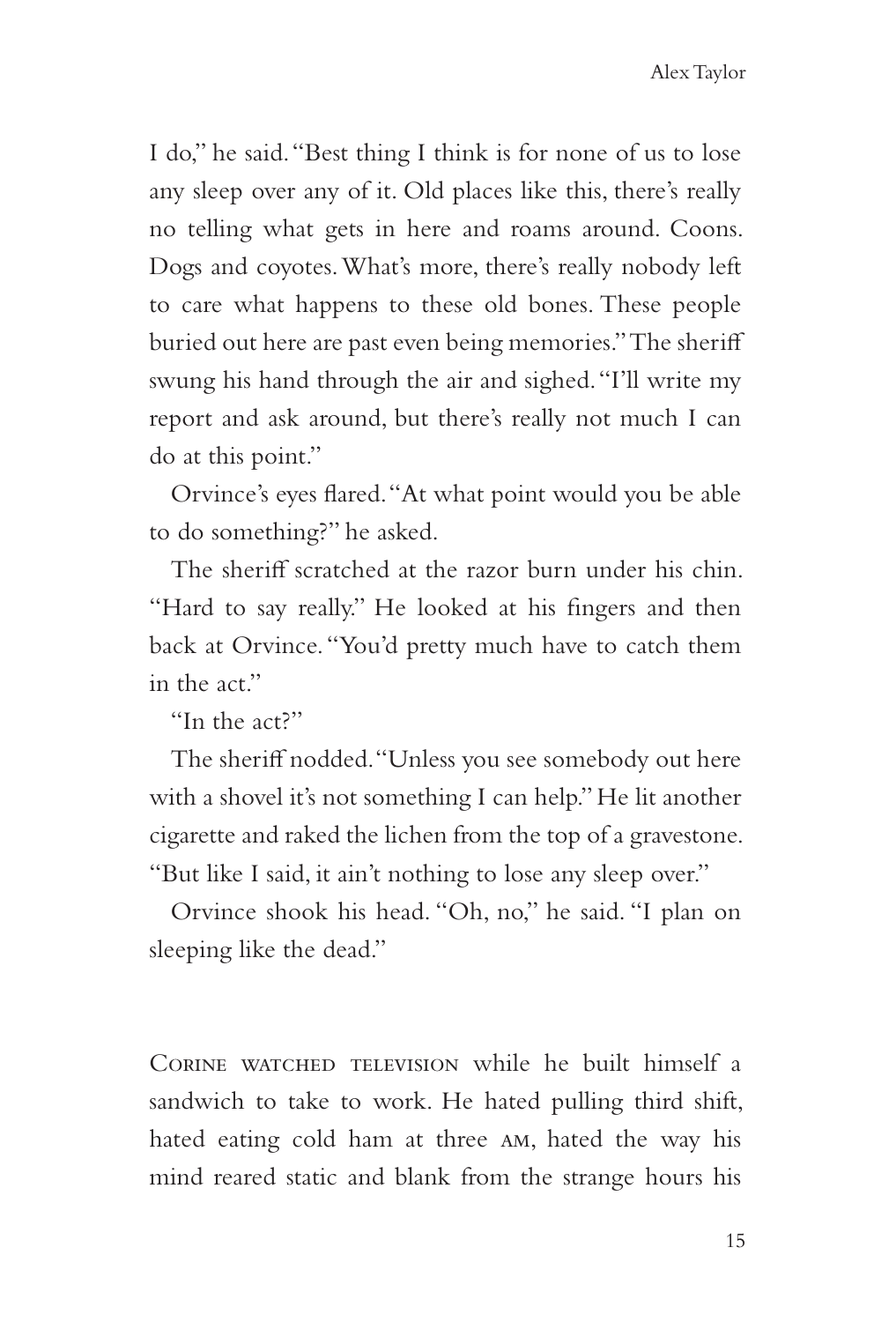job forced him to keep. Slowly, he was losing his suntan. An anemic pallor had begun to draw over his face and hands, like a cloth patching over him in increments soft and blanched. His reflection often startled him. The drawn cheeks empty of color, the grayed flesh around his eyes—it all seemed frightening somehow, as if he'd morphed into a leering wraith, and he found himself struggling to recall the last honest sleep he'd gotten. And there was a part of him that wondered if the trespassed graveyard was only something he'd conjured out of a want for dreamless rest.

"You don't need to worry so much about those tombstones," Corine said when he came into the living room. He sat down beside her on the sofa and stowed the wax-papered sandwich on his knee.

"Don't tell me what to worry about," he said.

Corine bit her thumbnail. The lights were out. Only the television sprang warped dusky shadows over the room.

"I'm not telling you anything," she said. "I'm just saying you'd feel better if you let it go. Nobody's getting bothered but you."

"I'll bet those dead people that got their graves messed with would say different."

"Those dead people." Corine shook her head. "People gone that long don't have no worries. It's me and you and others like us that have the world to deal with who ought to worry."

Orvince thumped the sandwich. "I thought you just told me not to worry," he said.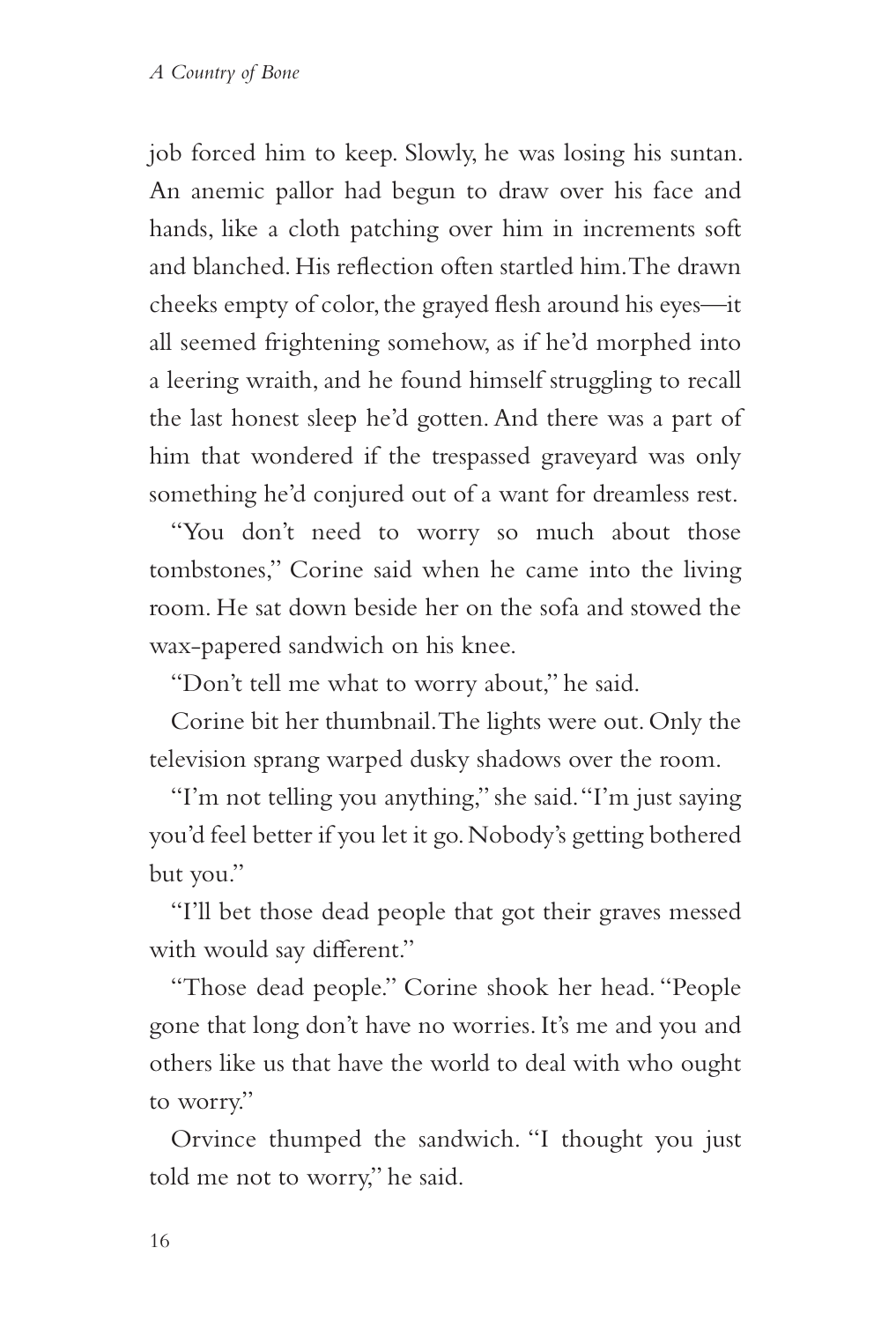Corine looked at the television, her thumbnail clicking against her teeth as she chewed it down to the quick. Even in the room's crude light, the blacked soles of her feet propped on the table shone like aged saddle leather.

"Hell," said Orvince, raking a hand over his face. "It's hard not to be bothered by something like that. When it's your own people's bones getting stolen."

"Your own people?" Corine grunted. "You never once went up to that graveyard with an armload of flowers. I bet you don't even know their names."

This was so. He had never believed in ghosts. The dead retained no authority. But something about the cratered dirt, the delved soil and cracked tombstones, had set a sturdy ache in him, and he wondered if the footprint of an interloper didn't yet linger on his own soul, his very heart.

"You don't think it might bother me to have my ancestors tampered with?" he asked suddenly.

Corine grinned at him. Her hand fluttered to his thigh. "That's how we all come to be," she said. "Somebody tampers with our ancestors and then eventually we get born."

She crawled to him, grinning. He didn't want to take her, didn't want the heaving blind light of it, but she slipped the sandwich from his lap and then her hands were on him, and her breath slid over his face coolly, with a faint nutty smell like rotting wood.

"You worry all your time away," she said, ladling herself into his lap. Her breath again, a wormy fog. "Don't you?"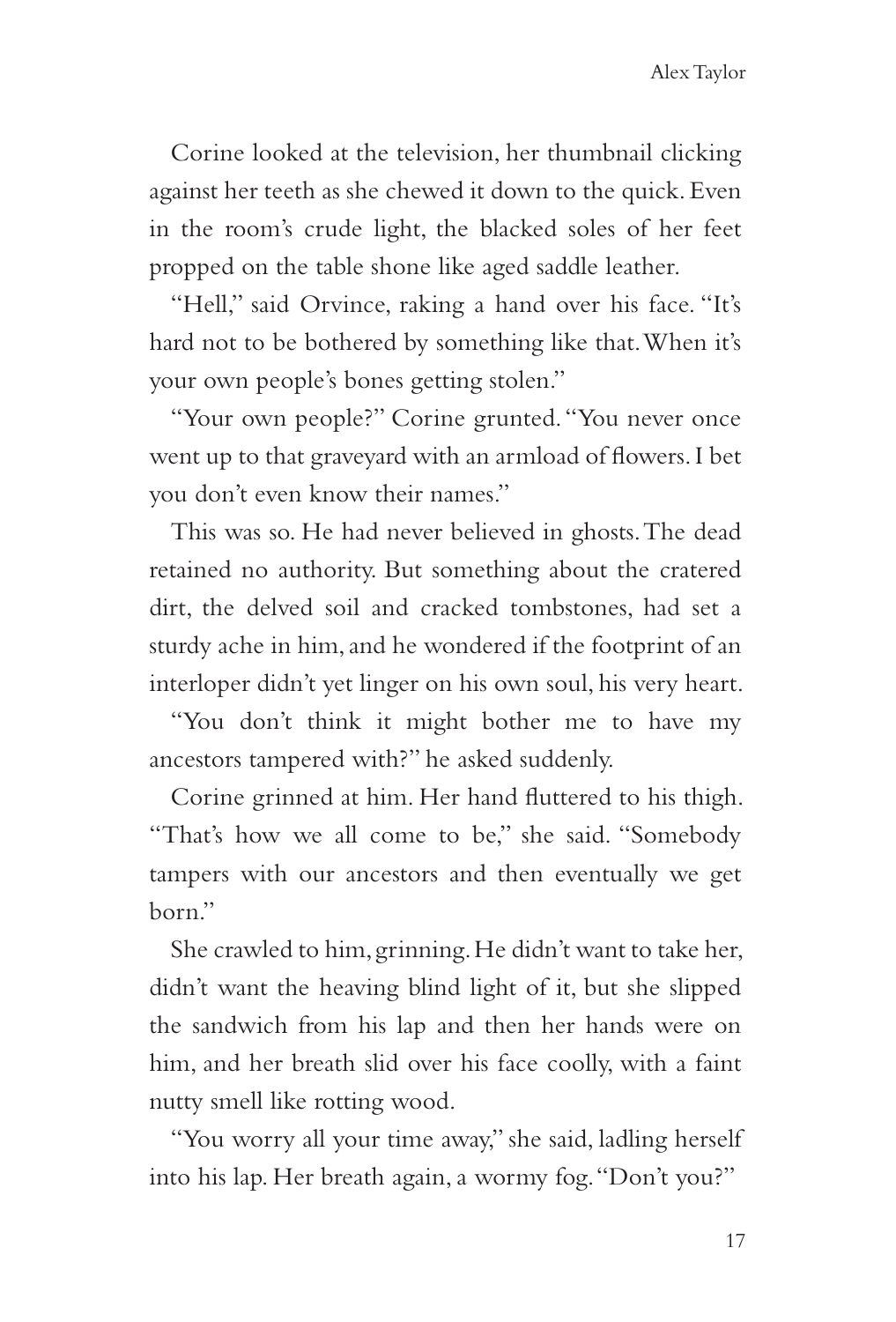Her fingernails scratched his belt buckle. "I guess," he said.

He slid her down beneath him. He put his face into her hair and it smelled thick and musky, like a place something had nested in all winter, and when he rose up, she grinned at him again, and her teeth flashed in the dingy light from the television. He tried to dismount, but her thighs gripped him. Then her hands crept over his face, her palms icy and sharp, and when she pulled him down finally he fell completely in a surging urgent rush.

THE FACTORY REARED out of the night like a lunar space station, a bleak complex of lights and piping and galvanized rigging. Cold wind swirled and grit dust tumbling pale and thick coated the trucks and cars in the parking lot with a veneer of rock meal. Beyond the lot, chain fencing rose, and farther stood mounds of scrap ore glazed in bronze light. The place felt breezy and open like a beach, the sound of the drilling machines recurrent and tidal as surf.

In these moments before he clocked in, Orvince imagined his life as an act of slow erosion. Old men, lifers at the factory, seemed to look like figures cut from a cliff face by hard weather, and he wondered if that was also his fate. A gradual wearing down until only a nub of bone remained.

But in the buzz of work he lost those thoughts. Bent over a whirring lathe, he pared steel into true dimensions,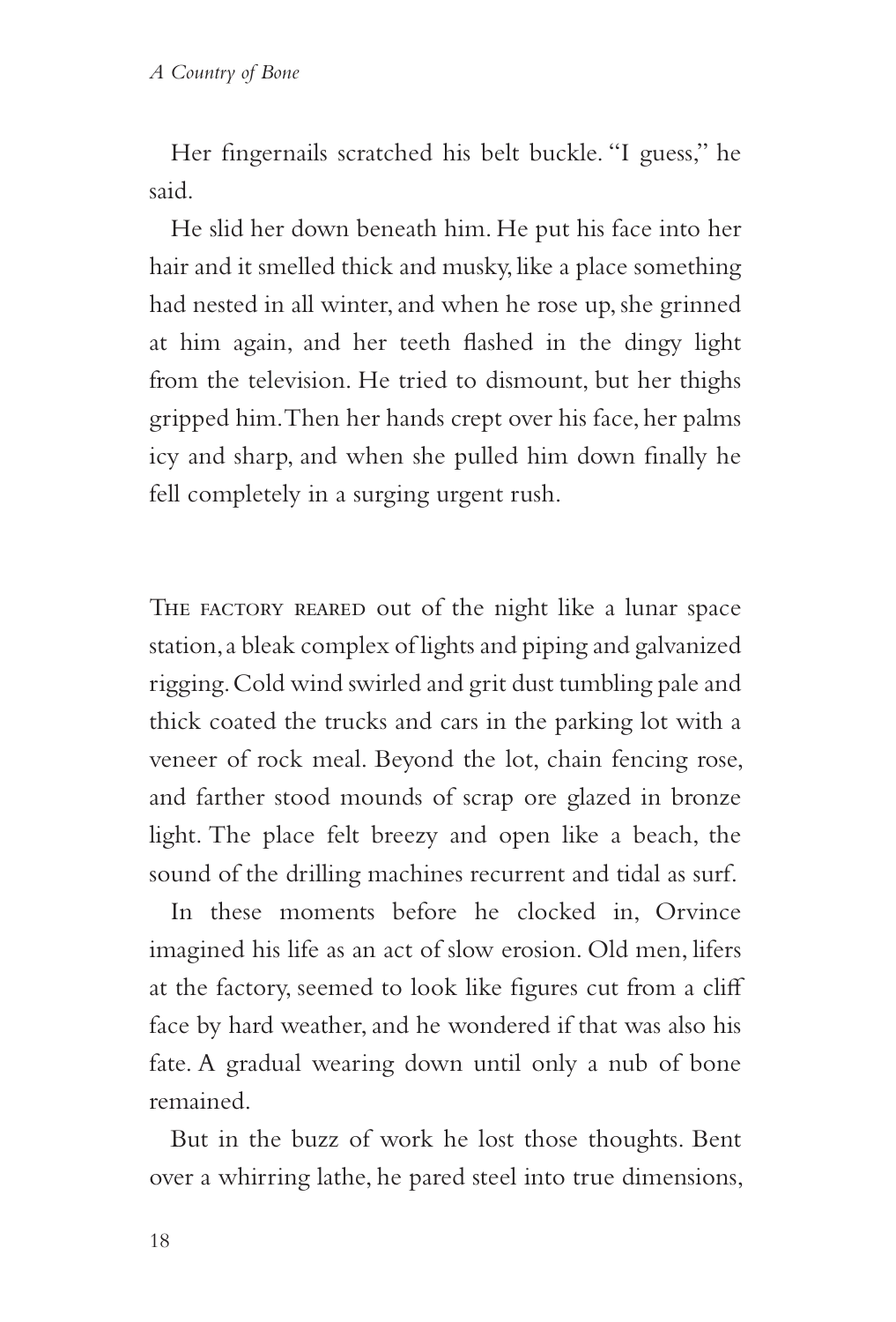sweat and the hot scream of metal blurring his worries into a vague glimmer until he forgot them.

He'd even managed to forget the graveyard until Saltine reminded him.

They were sitting in the breakroom, Orvince sipping a lukewarm cup of JFG, when Saltine broached the subject.

"Hear you got some grave robbers round your place," he said. His voice whined like steam cutting through a valve.

Orvince looked across the table at him. Saltine seemed giddy, as if he'd just told some kind of lewd joke. His thin colorless lips stretched into a grin beneath the blonde goatee he wore, and the pale translucence of his fingers thumped nervously against the plastic tabletop.

"Who told you that?" Saltine was Corine's second cousin by marriage, and Orvince wondered suddenly what phone calls she'd made, if even now she was sowing a crop of rumor and half-truths.

"Hey, it ain't hard to get the news around here." Saltine's smile grew. "Deputy told me. Said you called Elvis out there."

Orvince drank more coffee, the Styrofoam whispering in his grip. He drained the last of the coffee and swallowed. "It's true." He nodded. "But it's nothing to worry about. Probably just dogs." Orvince paused. "Or coyotes."

Saltine leaned back in his chair, his tongue plunging in and out of his cheek. "Dogs or coyotes," he said.

Orvince nodded again. "Yeah. That'd be my guess anyway."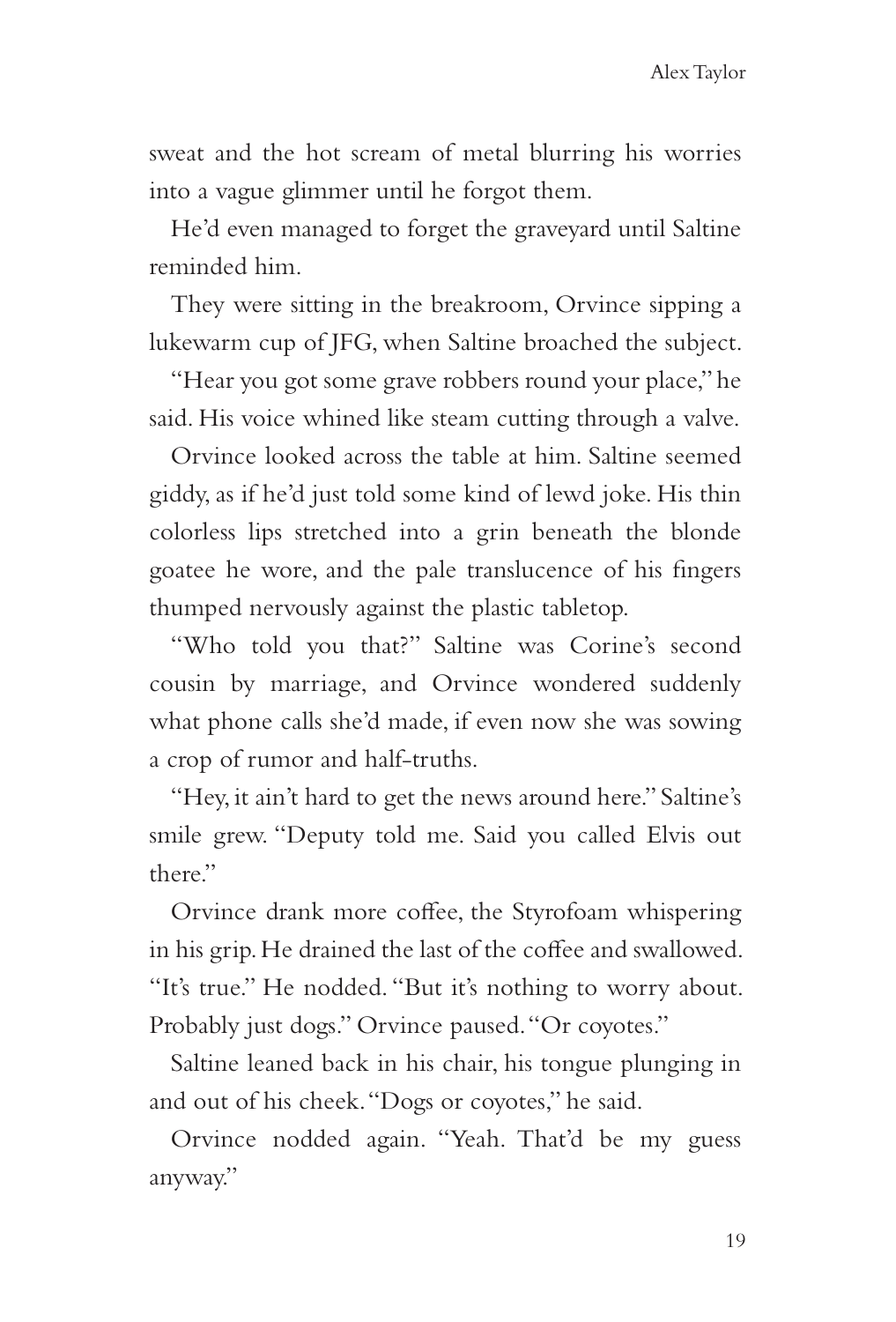Saltine's eyes narrowed to slits. "It'd been me that found a bunch of dug up dead folks on my property, I sure wouldn't want to be guessing at who or what did it." He scooted his hands absently over the tabletop. "I'd want to by-God know."

The coffee cup slipped from Orvince's fingers and rolled from the table, leaking a few black drops onto the gray linoleum. "Maybe that's just the difference between me and you then," Orvince said.

Saltine sighed. "Maybe so. But what I heard is that you don't really think it was dogs or coyotes that messed those graves up. I heard you think it might be Gene and his boys did it." Saltine took a Ziploc bag of crackers from his coat pocket and began arranging them in stacks on the table like a game of solitaire. "That true? Do you think it was Gene?" He took a cracker up and began eating.

Orvince leaned over the table. "Whatever you heard," he said, "it ain't none of your business."

Quick laughter sprang from Saltine. Cracker crumbs fell into the thin yellow whiskers of his goatee, but he didn't wipe them away. "Whoa, now," he said. "You don't need to get riled. I was just saying I'd heard some things."

"Right. And I'm just saying I ain't got to listen to your questions."

"Fine," said Saltine, munching another cracker. "I won't ask you questions no more. I'll just come right out and tell you some things that I know." He spoke with his mouth full and crumbs flurried from between his lips. "I know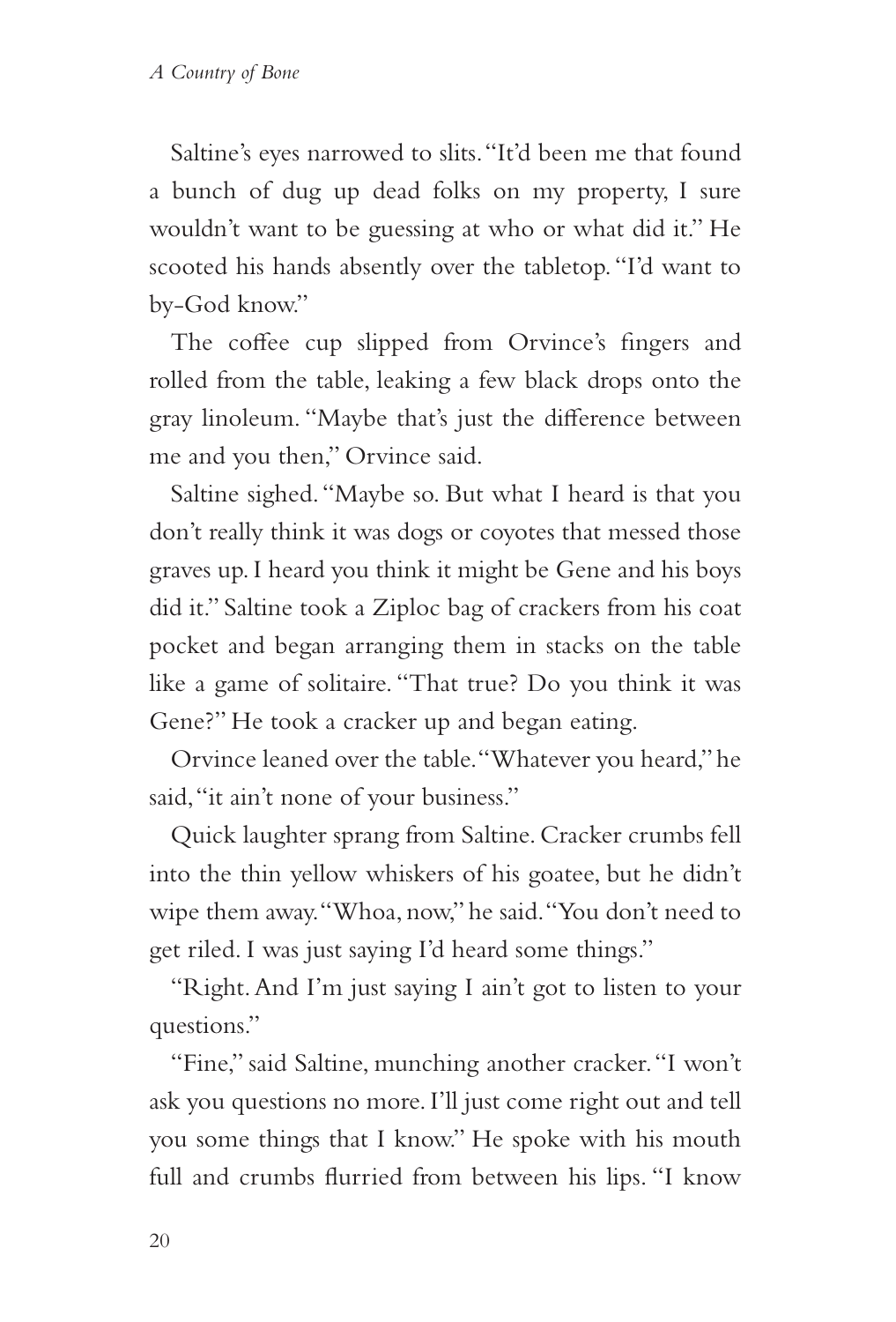Gene is into some freaky shit for sure these days."

Orvince sat back down at the table. His mouth grew dry. "Freaky shit, huh?"

Saltine nodded. "Strange-ass voodoo," he said. "He's wound up all holy and made his own church out at his place and he preaches. Wife made me go to a service back in the winter." Saltine leered, his teeth catching the glare from the ceiling lights. "Things got spooky," he said.

"What's that mean?"

"Means I saw some things out to Gene's that don't belong nowhere but in a circus." Saltine giggled and restacked his crackers. "This was in January. Snow on the ground. Had about a dozen of us piled in that little house and the woodstove was rolling hot. So was Gene, preaching and beating his chest with the King James, tromping all over the kitchen. Got so wild at one point that he threw the Bible down and walked over to the woodstove and gave it a bear hug. Just wrestled that thing up and yanked it out of the wall. Ash and cinders flying around and the flue banging down and Gene goes walking around the kitchen with it. Did about three laps and then sat the stove back down."

Saltine gnawed a cracker and smiled.

"You saw this?" Orvince asked. "You were there?"

Saltine nodded and swallowed. "I seen all of it," he said. "Gene picked that stove up and when he sat it down there weren't a blister on him nowhere. Might as well have been toting ice water. It's like I said. The man is into some freaky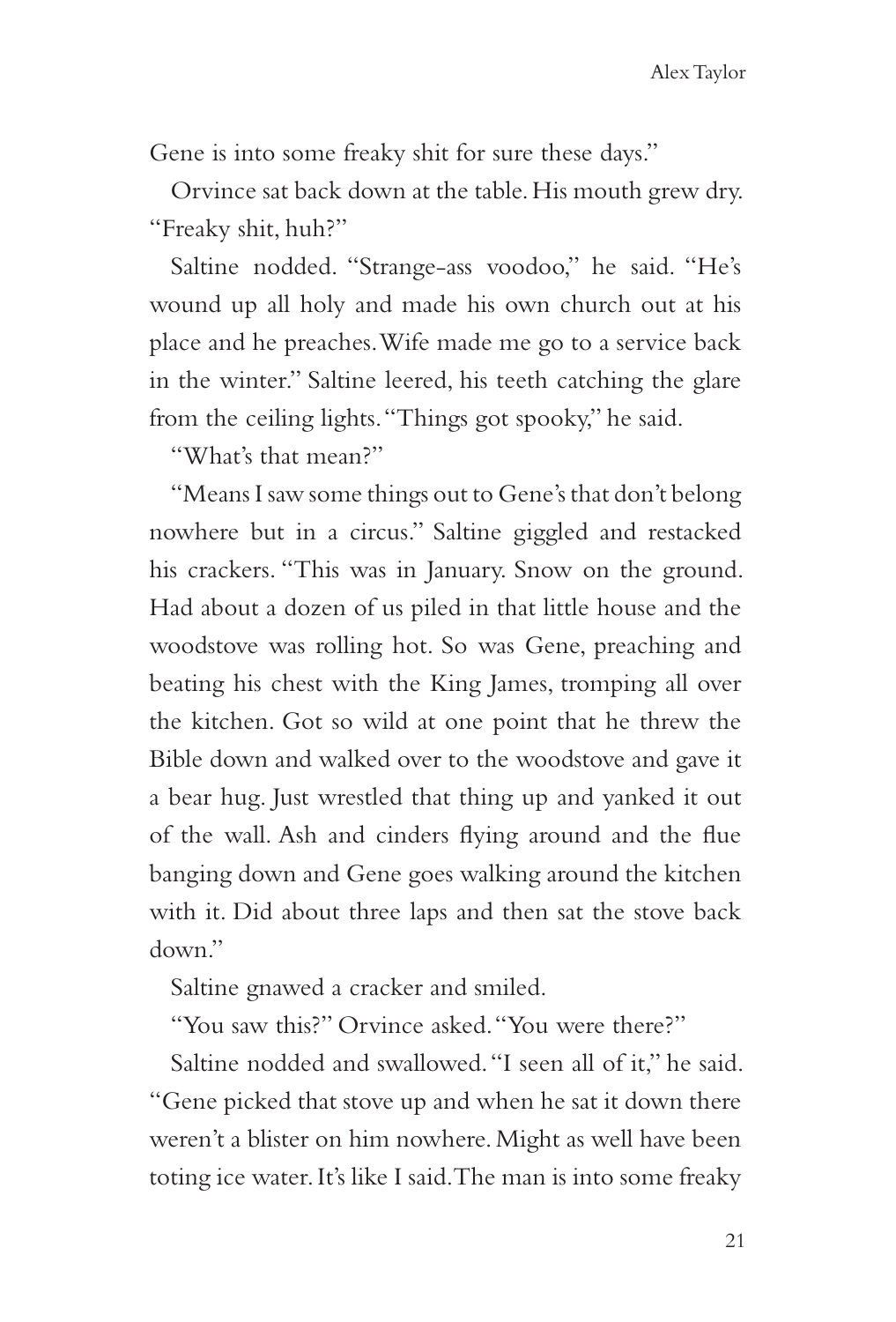shit."

The breakroom seemed musky and swampish to Orvince now. He felt himself sweating. The lightbulbs hummed in the ceiling, their warmth heady and thick, and his cheeks were damp.

"I don't see what any of that has to do with graves getting robbed," he said.

Saltine shrugged. "Might not have anything to do with it," he said. He folded his arms and the chair creaked under him. "But Gene is into some freaky shit. Wouldn't be too much of a stretch to think a man that'd pick up a boiling hot stove and walk around with it would take to digging up dead folks, now would it?"

Orvince stared across the gray tabletop. "Why are you telling me any of this?" he asked.

"Because." Saltine's head slouched on his neck like a sack of meal. His eyes glared from beneath his full blonde brows. "I don't like Gene. That sonofabitch is a uncle to me by marriage only. There's no blood between us. I know you don't like him either."

Orvince ran a finger over the cold Formica. "What is it between you and Gene?"

Saltine picked up a cracker and held it pinched in his fingers like a dart he'd toss at Orvince's eyes. "Gene and his freaky religious bullshit has worked a wedge between my wife and me. I don't want to go to those meetings of his. Course, she thinks I ought to. That's the main problem I got with him. That, and the fact he's worth only about a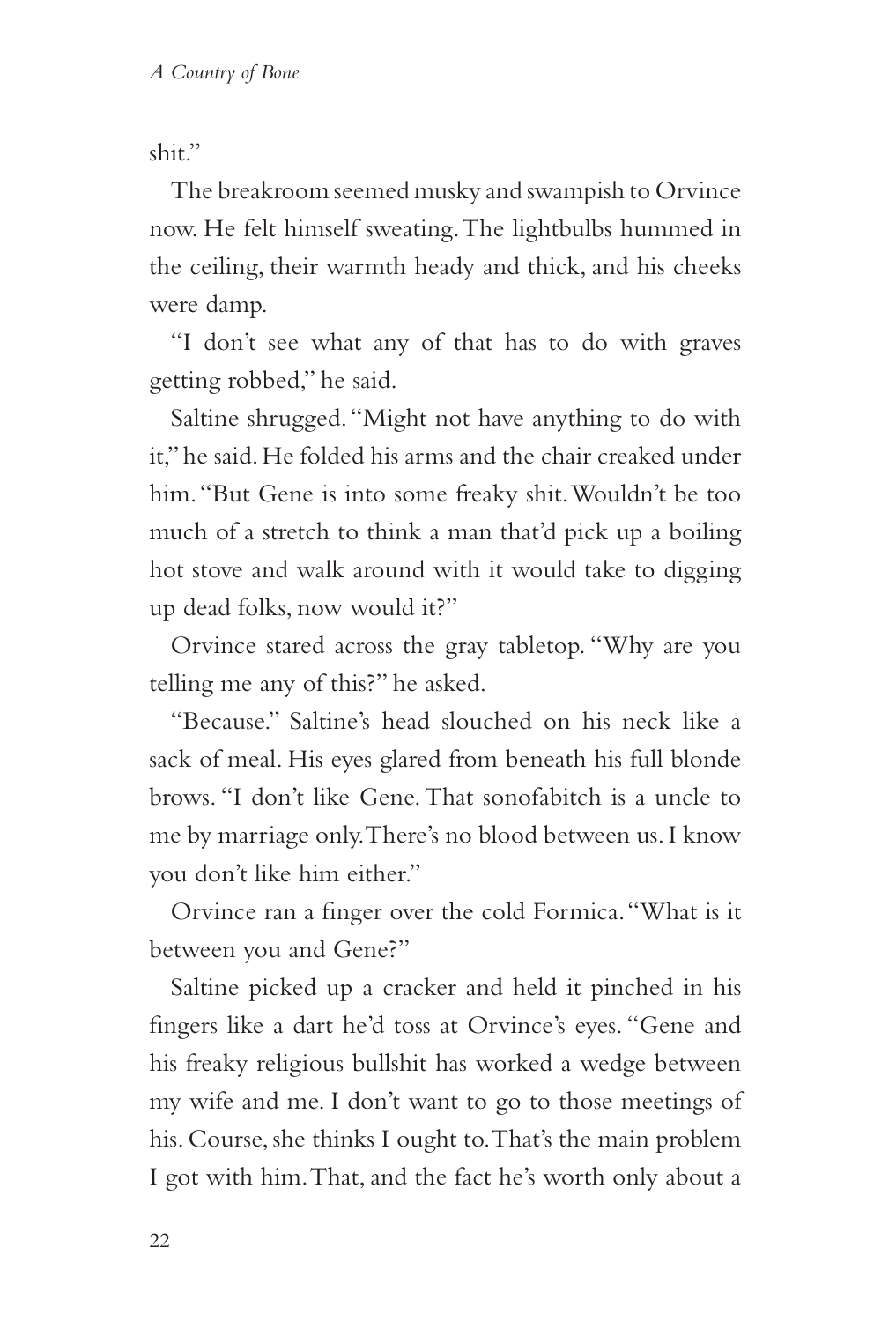pound of boiled rat shit."

Orvince chewed his bottom lip.

"Hell," he said, rising from the table. "I'm clocking back in."

Saltine grinned and munched his cracker. "Yeah. You bet. But you recollect what I told you." He held the cracker like a fine cigar now, thumping crumbs down like ash onto the floor, and his smile broadened. "Freaky shit," he said.

"Right," said Orvince. "Freaky shit."

"And I didn't even tell you about the bones."

"What bones?"

Saltine chuckled. "The ones old Gene had in his kitchen. Told me they were cow bones, but they looked like something worse to me."

"What was he doing with them?"

"I asked him the same thing. And then he showed me the bucket in the corner that was full of something looked like lime. But it was bonemeal. He'd been grinding those bones. I asked him what all that was about. And he took a measuring spoon out of his pocket, dipped up a scoop of that awful-looking meal, and mixed in a cup of hot water he'd poured from the kettle and he drank that shit down like it was a cocktail. I ain't the only one seen this. My wife saw it as well. Gene was sputtering on about life and the body and the ways to keep them both together and married, all the time guzzling that strange tea he'd brewed. That's the word he used. Married. The marriage of life and body." Saltine shook his head, but his smile remained wide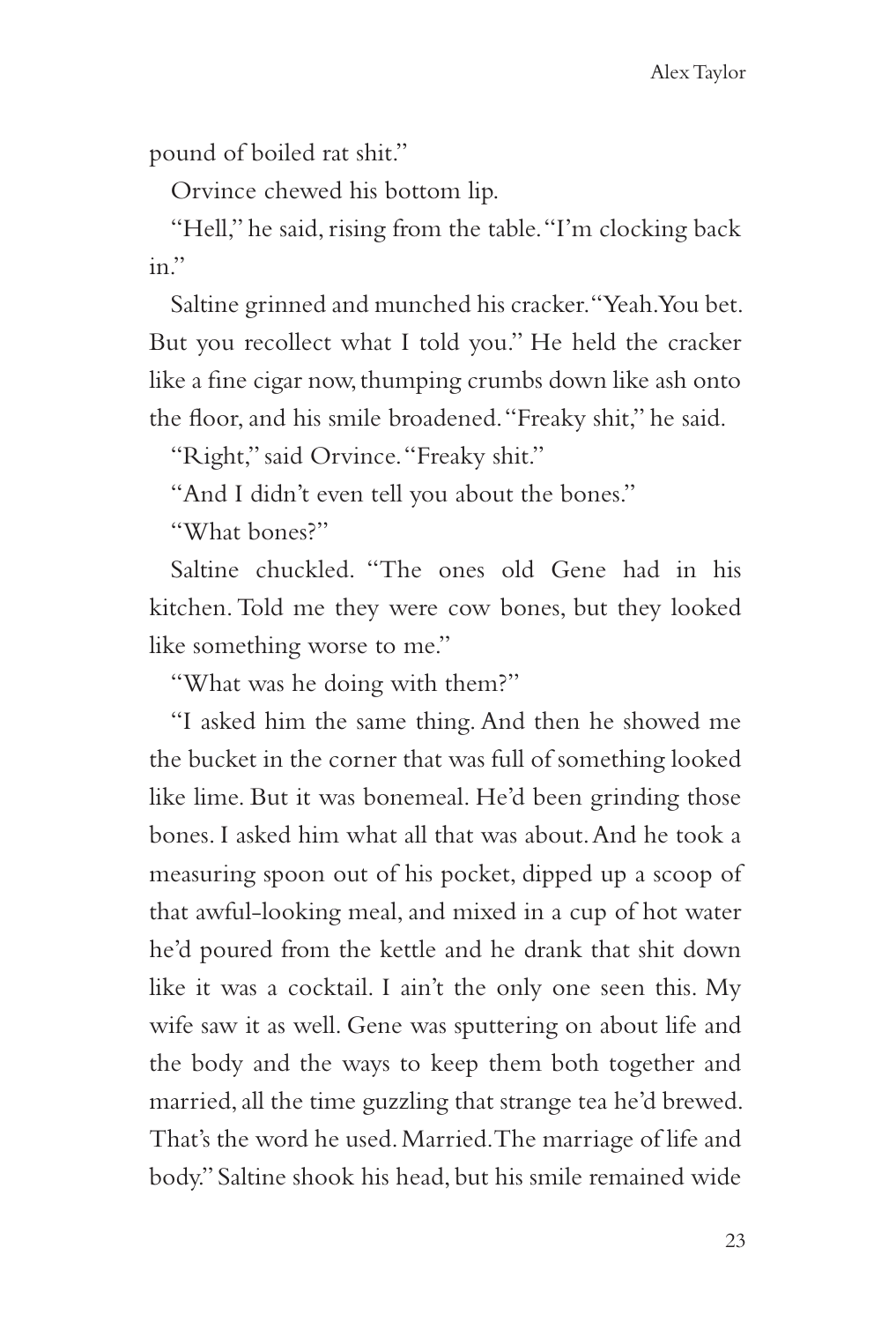and bright. "I'm telling you something I think you just might need to know, brother," he said.

Orvince wiped his face. His hands felt cold and greasy. "I ain't your brother," he said abruptly, glaring at Saltine. He left the breakroom then, walking back into the chasm of the factory's noise. Somehow his equilibrium felt off. His head swam. His eyes burned. Sitting with Saltine and hearing his gusty talk had sent his internal compass awry and he spent the rest of his shift trying to regain the rhythm of work. When he finally clocked out, he left the sparking machinery and went to his truck but he didn't leave. He only sat brooding in the parking lot. Wind rocked the truck on its chassis. Gravel dust eddied and whirled. Over the distant treetops, a simmering burnt daylight trembled.

There was no reason the things Saltine said should bother him, but they did. Driving home through the gray broken dawn, Orvince kept imagining Gene doing laps with a woodstove in his kitchen, drinking bonemeal tea. Freaky shit. Big medicine. He played the radio and tried not to think about it. He rolled the window down and tried not to think, but the smell of damp sod blowing in and the country taking shape in the dim morning made him wonder if the world that kept him was cursed and blighted, if it wouldn't take some miraculous belief to undo shadows knotted tightly as these.

 $\infty$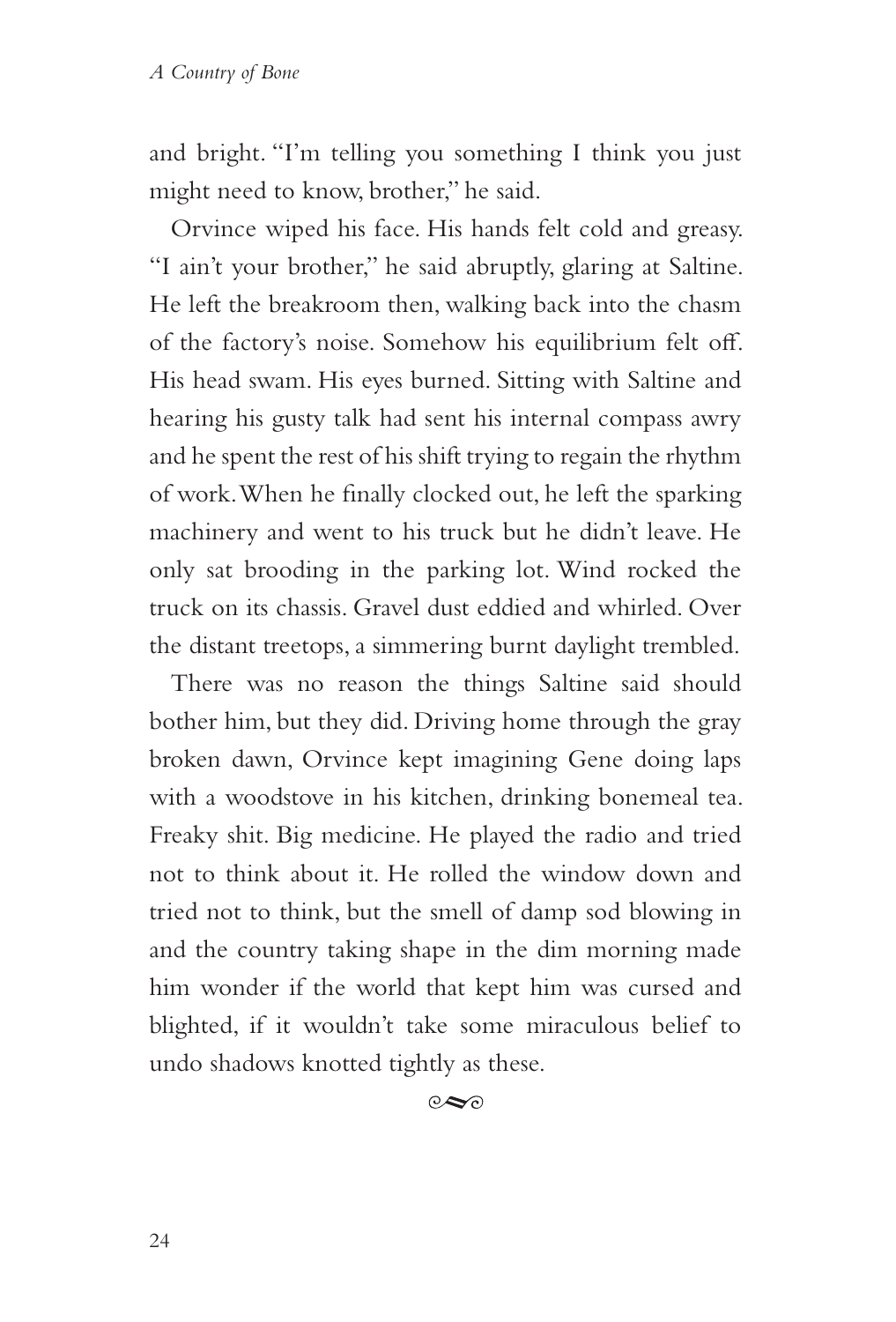He awoke in the afternoon and Corine was gone. She'd left a note on the kitchen table: Gone Into Town Back Soon. He thought suddenly how he had no idea what she did when he was away at work or in the woods hunting. She didn't have a job because he'd asked her not to, believing it best that he be the sole breadwinner. If she had hobbies, he didn't know about them. But he thought of Saltine and what he'd said, and he wondered if Corine wasn't capable of stiff belief, if she'd started whispering prayers in his absence.

Orvince brewed coffee and stood at the kitchen window looking out at the lawn where it descended to the dark of the treeline. He thought about shadows and about Corine, the wild piece he'd managed to trap and bring into his life. When they'd first begun seeing one another, he felt as if every day was a hunt, a slip into the shade-cloaked silence of the woods where his mind cleared the way the scum on a pond clears once you drop a stone in. She was some kind of tattered woman, gamey to the taste, but full of animal energy. He'd tried to ignore Gene. Tried to ignore the whispers in town and at work about trash. About strangeness.

But now he wondered about Corine and the places a woman might go when her man was asleep. He thought about the Ratlier house over on Gristmill Road and he thought about it so much until he was in the truck and driving over there, his knuckles white on the steering wheel.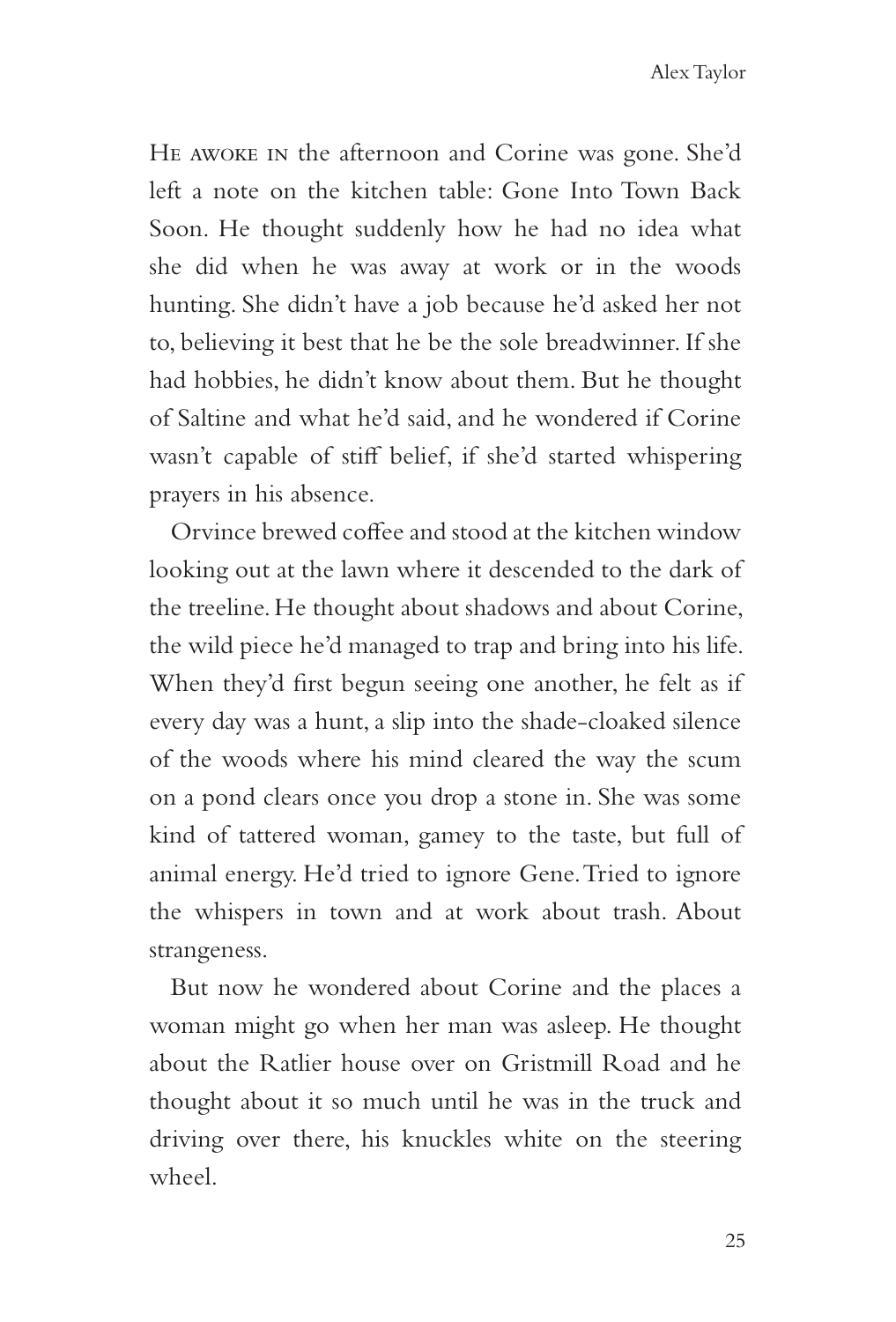It had changed, just as Elvis had told him. Crosses fashioned from bent iron bars adorned the shade trees, and a huge steeple that looked clapped together out of sheeting tin straddled the roof, its top crowned with a crucifix that glittered with red chasing Christmas lights. Old Gene sat on the porch. A cigarette burned between his yellow fingers and the hair sprang from his head, jagged and fright-wig gray.

"Corine's not here," he said when Orvince stepped out of his truck.

Orvince stood in the damp yard. He kept still, listening, wondering if he might hear her scream from inside, if maybe the old man didn't have her chained to the bathtub in there, but the only noise was a ceaseless drip of water, the sound one might hear in the deep innards of a cave.

"That's all right," Orvince said, finally. "It was you I was wanting to see."

Gene drew on his cigarette. His eyes were drowsy, but sly. "That's good. I was wanting to ask you a few things, too. Like why you sent the sheriff out here."

Orvince shook his head. "I didn't send nobody out here."

"Like hell." The old man's face had gone the color of marbled fat, cold and pale. "Elvis was out here this morning. Claims there's vandals messing with the graveyard in your woods. Now why is it that he thinks I got something to do with it?"

Standing in the bare yard with the worn slouching house before him, its windows blank and dark, Orvince

26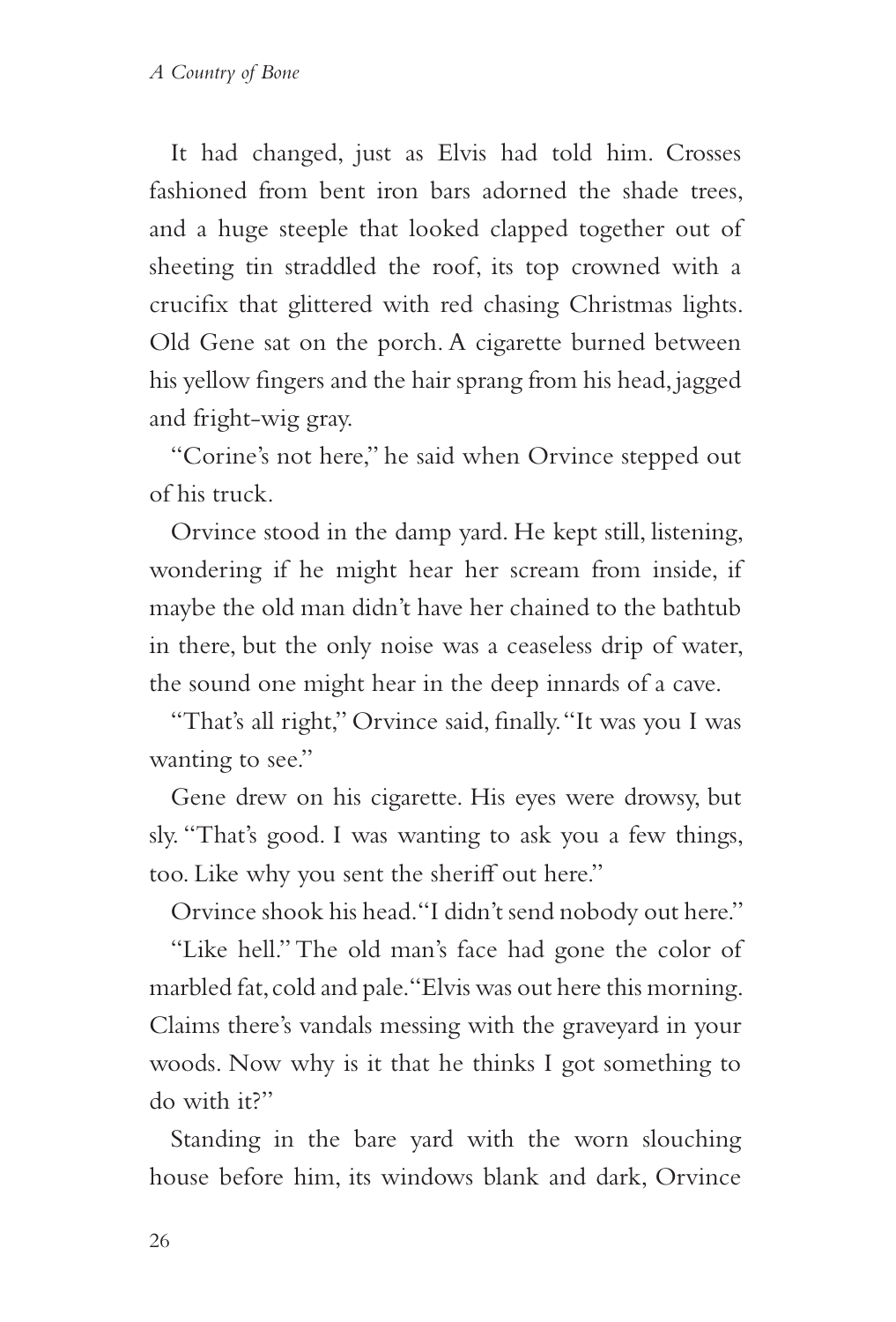felt suddenly cold and vulnerable, and he stepped closer to the door of his pickup. "I just talked to the sheriff," he said. "I never sent him out here. I don't want no trouble."

"Trouble?" Old Gene coughed. "What do you know about trouble? If you want to find out about trouble, I can sure fix you up a dose."

"What's that supposed to mean?"

"Means me and mine don't like having the sheriff knocking on our door. Means that you might think all of you is standing right there in that yard and that's all there is of you that can be touched by trouble, but that ain't so." Gene leaned forward. Breath wheezed between his cracked gray lips. "I'm telling you that every man crossing God's earth has blood and bone in that earth and if trouble touches that blood and that bone lying down, it touches the man walking upright as well."

Orvince's coffee-burned tongue felt like sandpaper in his mouth—rigid, stiff, flimsy. "I don't have any idea what you're talking about," he said.

Gene's lips slid into a grin. Winking down at Orvince, the old man's face looked like a pool of dingy water at the bottom of a pit, dregs you could spit into and watch the ripple flushing to the edges before fading away.

"Just 'cause you married in don't mean I think of you as sharing any blood," he said. "What I'm talking about is I do what I got to so that those of mine are getting their spiritual needs met. And sometimes it takes rough measures"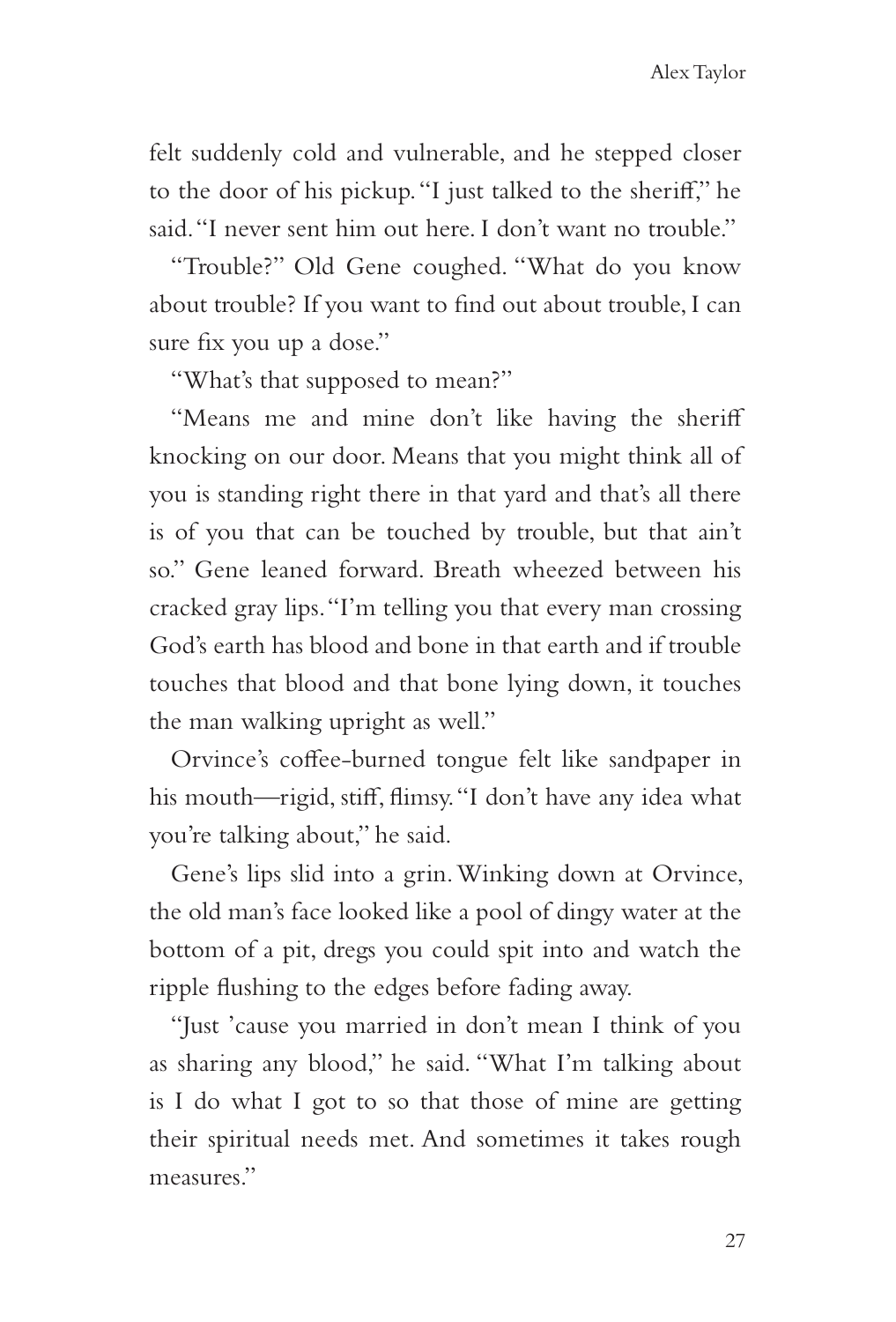"I ain't got one clue what the hell you're talking about," Orvince said.

Gene's smile broadened. His thin lips looked like cracks in old stone. "You might yet get a chance to figure it out," he said. Standing up slowly, he rose to his full height, totemic and gnarled. "I reckon you thought it was love that brought you and my Corine together. But I'm going to tell you some things about love. What I'm going to say is that there ain't no love but the kind that shapes a man. The kind that makes him stand up and move along. The kind that can't be took away no more than you can yank the bones from his body. I don't believe what you and Corine has got is anything like that."

"What is it then?"

"Lust," said Gene. "Straight bonded lust. And there ain't no part of no good in it."

Orvince shook his head. He'd known the old man was crazy, but this talk ranged into the far off wilds of insanity. Even so, a bitter twinge sprang in him, and he wondered about Corine and her ways, the ones that made her, and if it might be true what Gene said, if maybe what kept him and Corine together was really loose and insubstantial, nothing more than fucking.

"I don't care at all about your craziness," Orvince said, opening his truck door. "You just stay away from me. You stay out of my woods, too."

"Ain't no woods you can claim." Gene laughed, high and wheezy, like wind screaming through a tear in a barn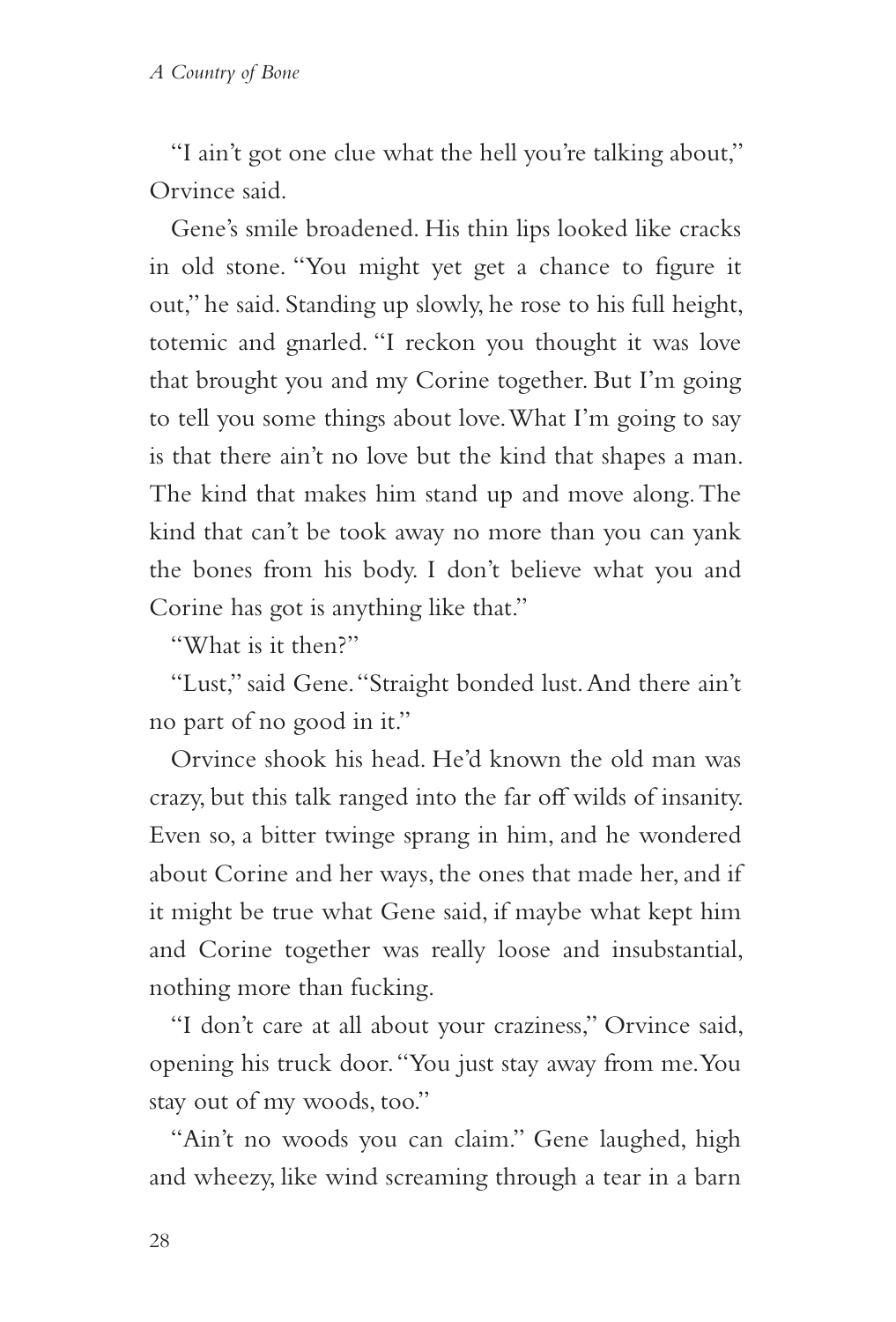roof. "So you don't have to worry."

Orvince slammed his truck door and drove away. He watched Gene in his rearview, the old man's form diminishing slowly as the reaching trees of the roadway thickened, and then he was gone, not there at all, like something melted, leaving only a faint residue, a taste like smoke rolling in Orvince's mouth. He drove carefully, trying to calm himself. But all the way, he thought of claims, the things of the world Gene demanded for his own. His hands began to tremble with worry.

Corine's spark flared suddenly. She'd returned an hour after he'd come back from Gene's, and when he told her about his visit, she began pacing the kitchen, flinging stares at him. Orvince had seen her angry before, but it was usually a slow-built fire, not this burning woman, her eyes stormy and flashing.

"What it is, is talk," he said. "I'm just telling you what he said. If I was wrong to go out there, I'm sorry. But Gene is funny."

"Funny?" she spat. "What I think is funny is the notions rolled up in that head of yours. Christ."

She rose and went onto the porch then, the storm screen banging behind her. Orvince remained at the table with his hands pressed together, watching the trees through the window, a light breeze wiping them back and forth.

 $\circ \sim$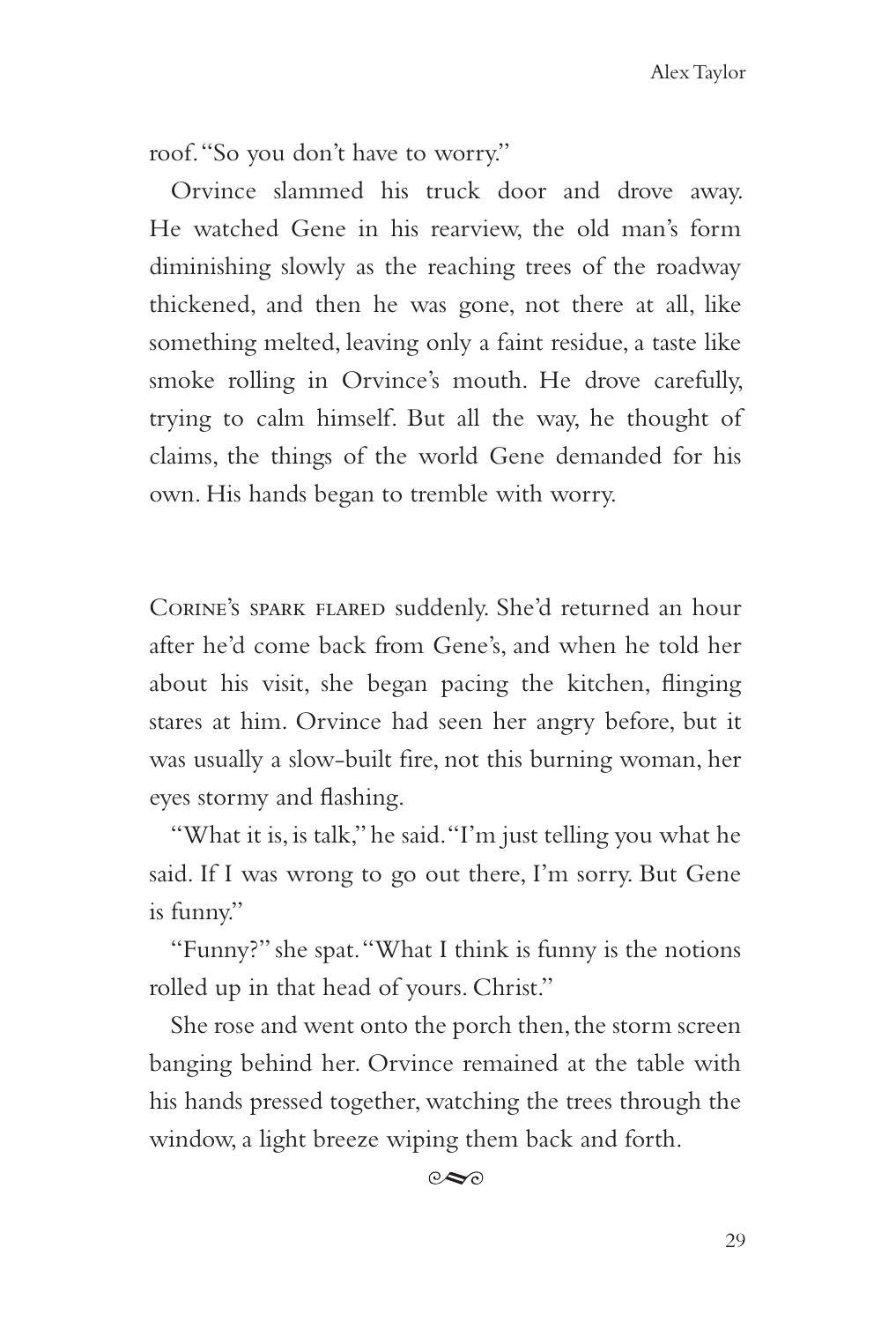THEY ATE A mostly quiet supper of chops and potatoes. Corine kept her head down, her fork clinking on her plate, barely raising her face when she sipped water from her glass. He watched her from his end of the table. Her unpainted lips, her fingers long and white as slips of paper, her black hair leafing out across her sweating cheeks—every feature washed of color, her bones apparent beneath the taut skin. Under the kitchen lights she seemed like a woman grown suddenly strange, her silence the thickened quiet of stone left long in the earth's clutches, the soundlessness of bone plotted in black earth.

When they finished, she cleared their plates and ran a sink of dishwater. Orvince sat watching her work. His mind swung heavy and crowded. After a time, he rose and came up behind her and put his hands on her shoulders. Her flesh felt cold, gelid under his fingers.

"If you want me to, I'll forget it," he said.

She turned and looked at him. Her eyes were fragile and clean.

"You have to want to let it go," she said. "If it's not something you want, then it'll stay and stay until it'll be the only piece of you left."

His hands fell to her waist. He pulled her close. Her breath clouded around his face.

"It is what I want," he said.

Her fingers crawled up his chest, undoing the buttons of his shirt. When she touched him, her palms were like frost. Blue crescents of earth lay under her nails. But then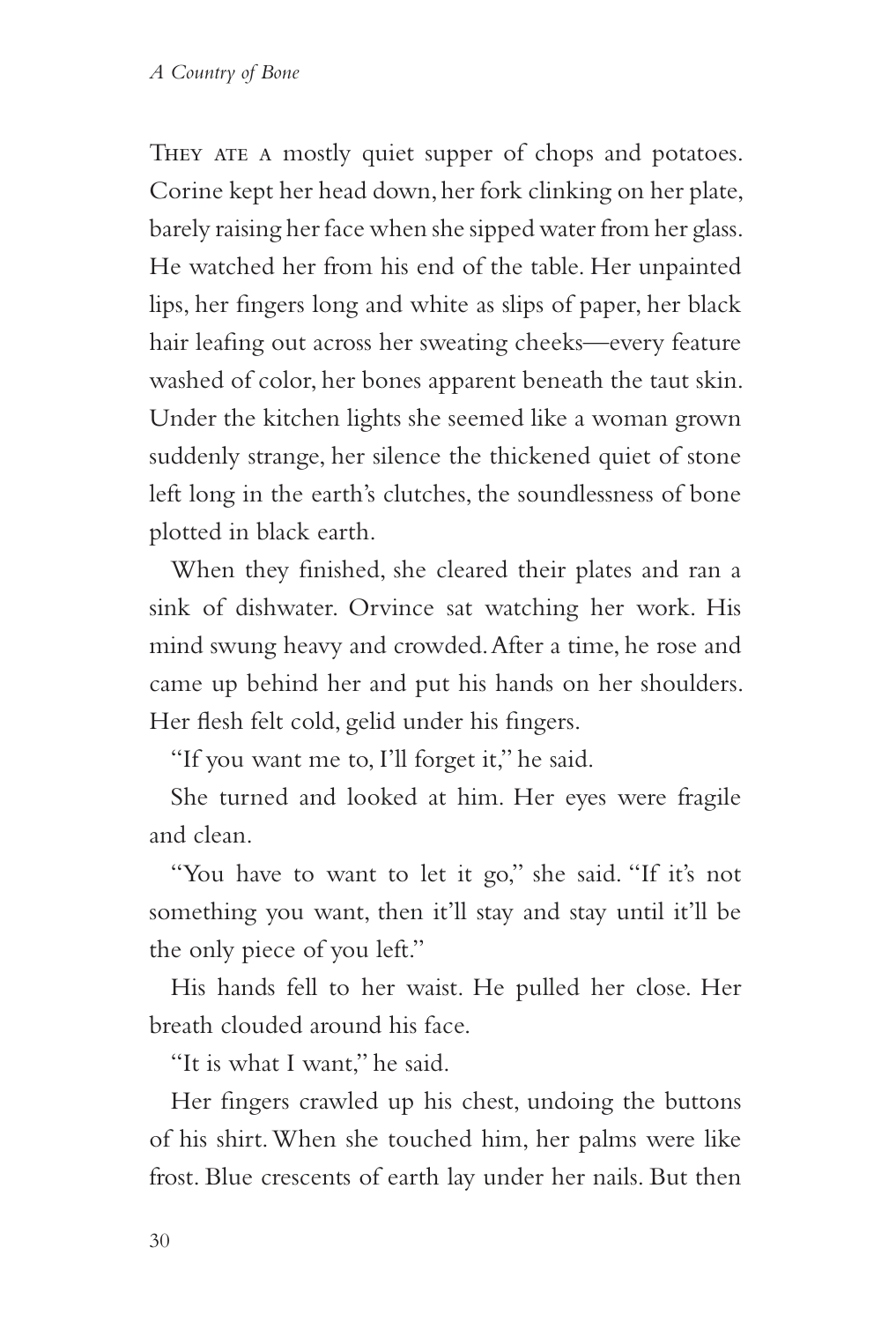she was moving against him, slowly drifting like an ice floe into his arms, and when he felt her breath again, jagged and sharp on his cheeks, his mind staggered empty and blank.

ORVINCE DROVE HALFWAY to the factory before deciding to turn around. Corine's sweat was still damp on him, and it had turned his skin clammy. But that wasn't what made him go back. What urged him to return was the memory of blue dirt under Corine's fingernails, a cold blue like tattoo ink that suggested something dark and secret.

The house stood lightless when he drove up. He sat in the driveway with his truck running, staring at the blank kitchen window. He tried not to think of what Gene had said, but the words swam into his mind and then he saw the graveyard again, the open earth dismayed by crude trespasses, and he thought about it until he finally shut the truck off and went up the stoop into the kitchen.

No one was home.

He whispered her name to the darkness, but he was sure already that she'd gone. The house echoed. Dirty plates still soaked in the sink.

He went down the hall quietly and fetched his rifle from the bedroom closet, stuffing cartridges into his coat pockets. In the garage, he found a Coleman lantern. He primed the wick and the mantles lit in a glowing rush when he touched a match to the vent.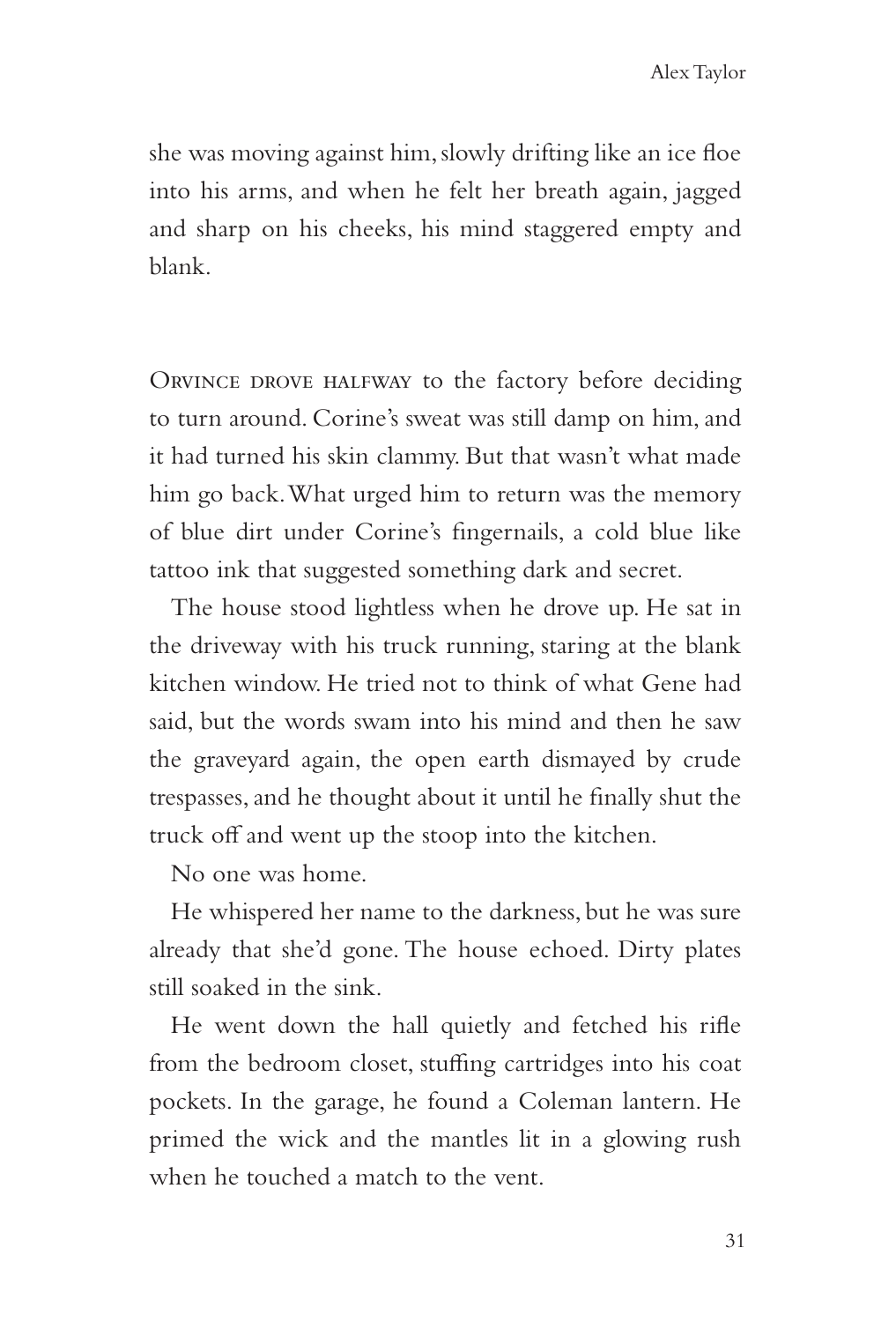Then he went to the woods.

The night swarmed misty and beleaguered. Rheumy gray moonlight scattered through the trees. The wind roamed thin and feral, the air seeming to gnaw at the forest tops like something starved, and the sound hid the noise of his footsteps as he walked through the moist leaves of the trail.

At the base of the hill on which the cemetery sat he stopped to listen. Other than the wind sulking hungry and lean through the trees, he heard nothing, but he killed the lantern anyway, the light fizzling down to a cold diminished glow and then nothing.

He heard voices. A whispering flutter, the drowsy drop of feathers. The wind carried the sound to him. Soft hushed grunting and then—he was certain of this—the quick suck of a spade turning earth. The sound seemed to him then, while he squinted through the trees and worn moonlight, like tired breath, a resuscitation, the slow built yearning of lungs.

Quietly, he made his way up the hill. At the crest, the graveyard came into view and he could see two forms bent over a mound of earth beside the glow of a lantern. The spade reared and fell. It flung dirt.

Old Gene, head covered with a rusty spackling of wet hair, his form meager and skeletal beneath the frayed workshirt he wore, this aged haunt leering over the stones and dirt like some kind of fiendish devil bird—Orvince saw him plain and apparent in the lantern's glow, and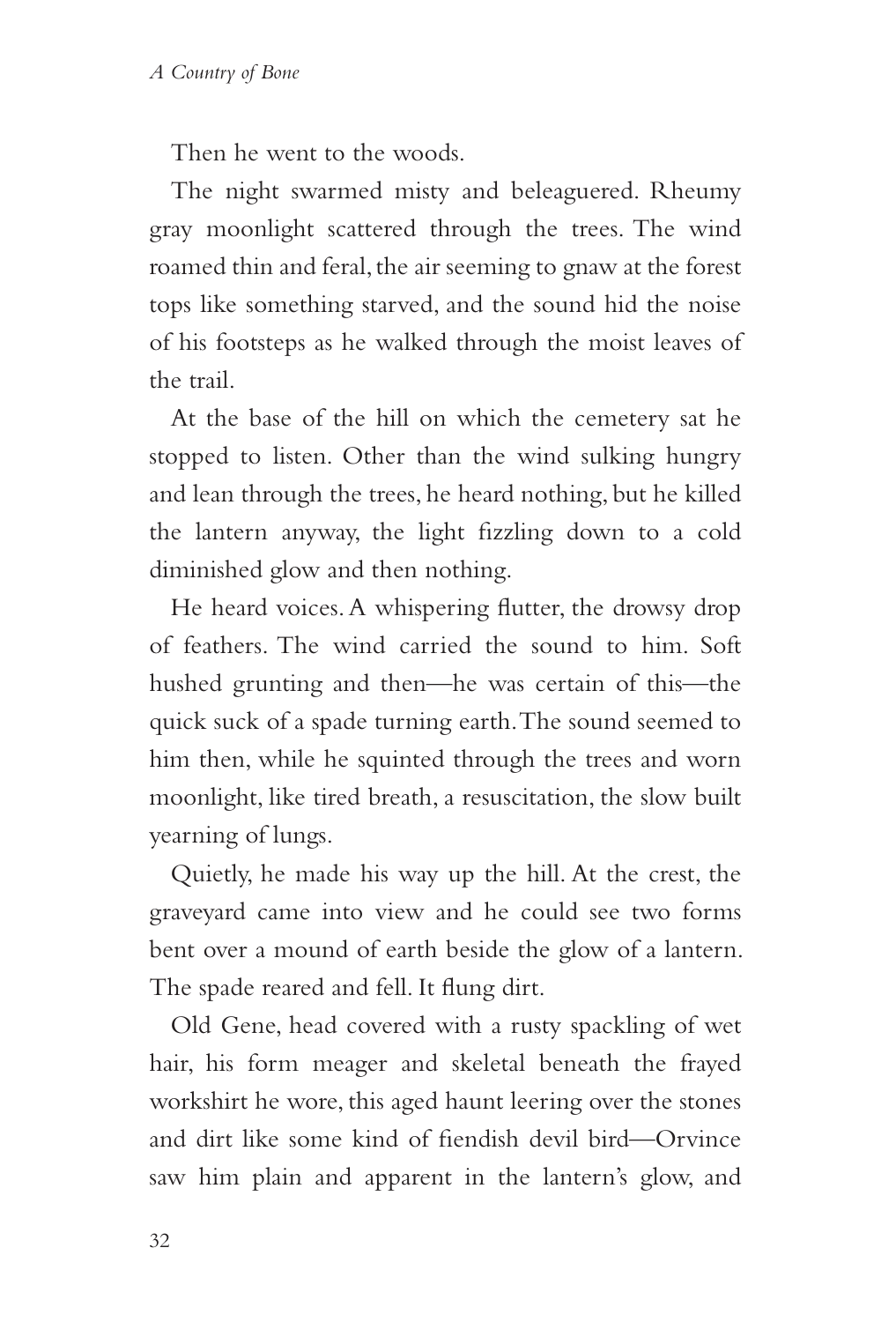beside him Corine wielded the spade. Barefoot, her face stern and chiseled as she spooned cold earth out of the ground, a spasm of shadow jerking against the lantern's hemming light.

Orvince clicked the safety off his rifle. He brought the stock to his shoulder and then watched them through the gun's scope, the entire scene funneling in—his wife and Old Gene grubbing in the earth and yanking bones free from the sod, the thump of clods striking the mossy ground like a dim pulse, the last feeble beating of a heart dying out. They piled the bones into a plastic blue Wal-Mart sack. The bones clattered like wooden chimes. Then they each stood together, Corine wiping mud from her hands and Old Gene smiling and giddy. When they embraced, Old Gene putting his dark gaping mouth over Corine's white face, their lips squishing together, they seemed, standing in the lantern's glow, like a gust of flame reaching out of the earth's molten core, their forms glistening, burning.

How long had it been this way? Since she was a child, Orvince guessed. Since she'd been old enough to tote a spade into the woods. Since before Orvince took her from the leaning junked house out in the boony-sticks where owls nested on the eaves and where dark came slithering up to the porch every evening and went scuttling around the place, searching for a cracked window or door, any way at all where it might seep in. Since always.

Orvince shouldered his rifle. Out in the graveyard, Old Gene and Corine clung together. Their shadows shook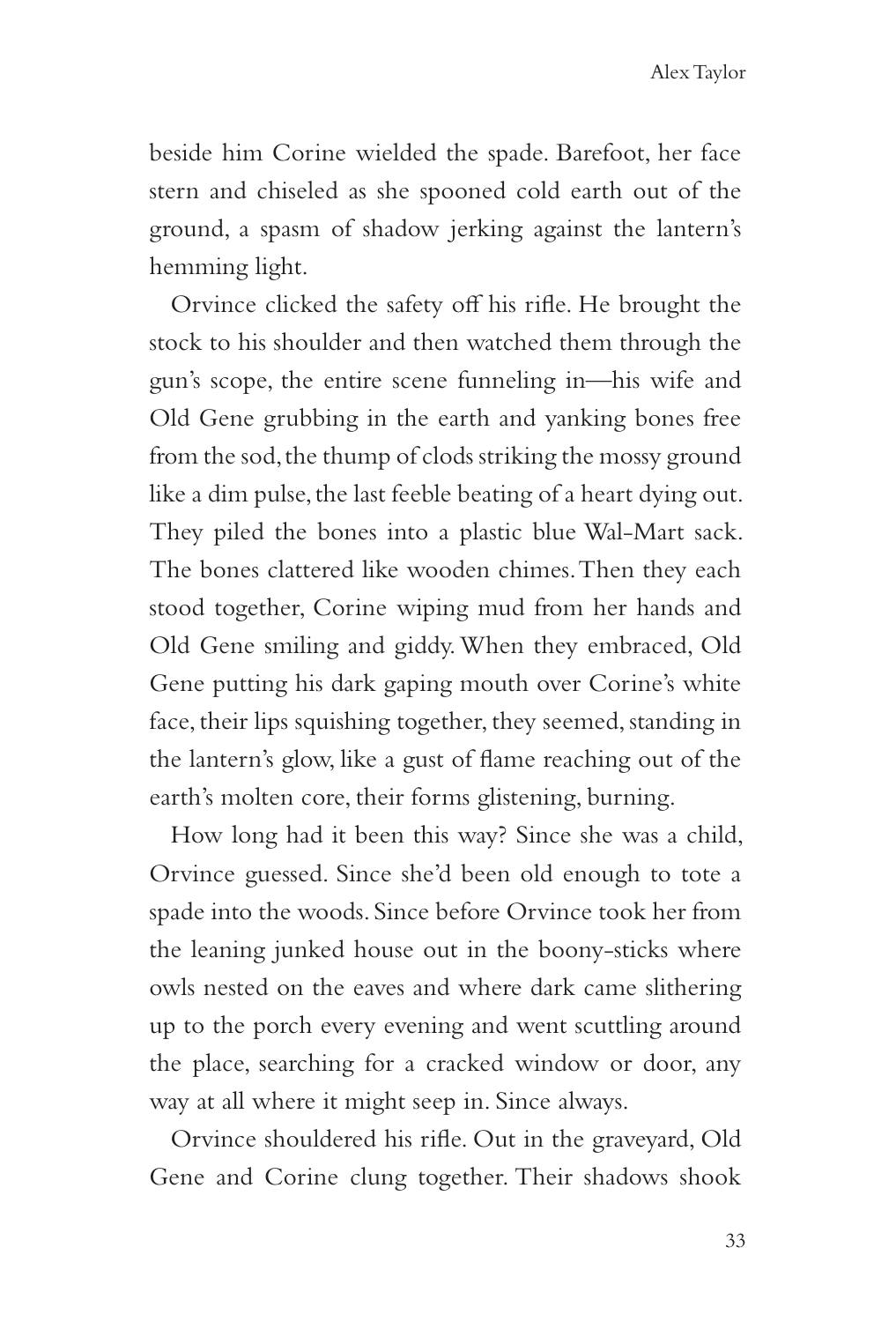and jarred the lantern's light. Orvince left them that way, slipping back through the trees, making hardly a sound.

When he reached the house again, it loomed white before him in the moonlight like a pale slab of marble. He crossed the yard and sat on the concrete stoop, the rifle stowed on his lap. Below the blue sky of night, the trees he'd come from were a flimsy black wall, a rampart any nearing darkness might breech, and he waited in the warm wind's ticking for Corine to return, not knowing in any way what he would say to her.  $\infty$